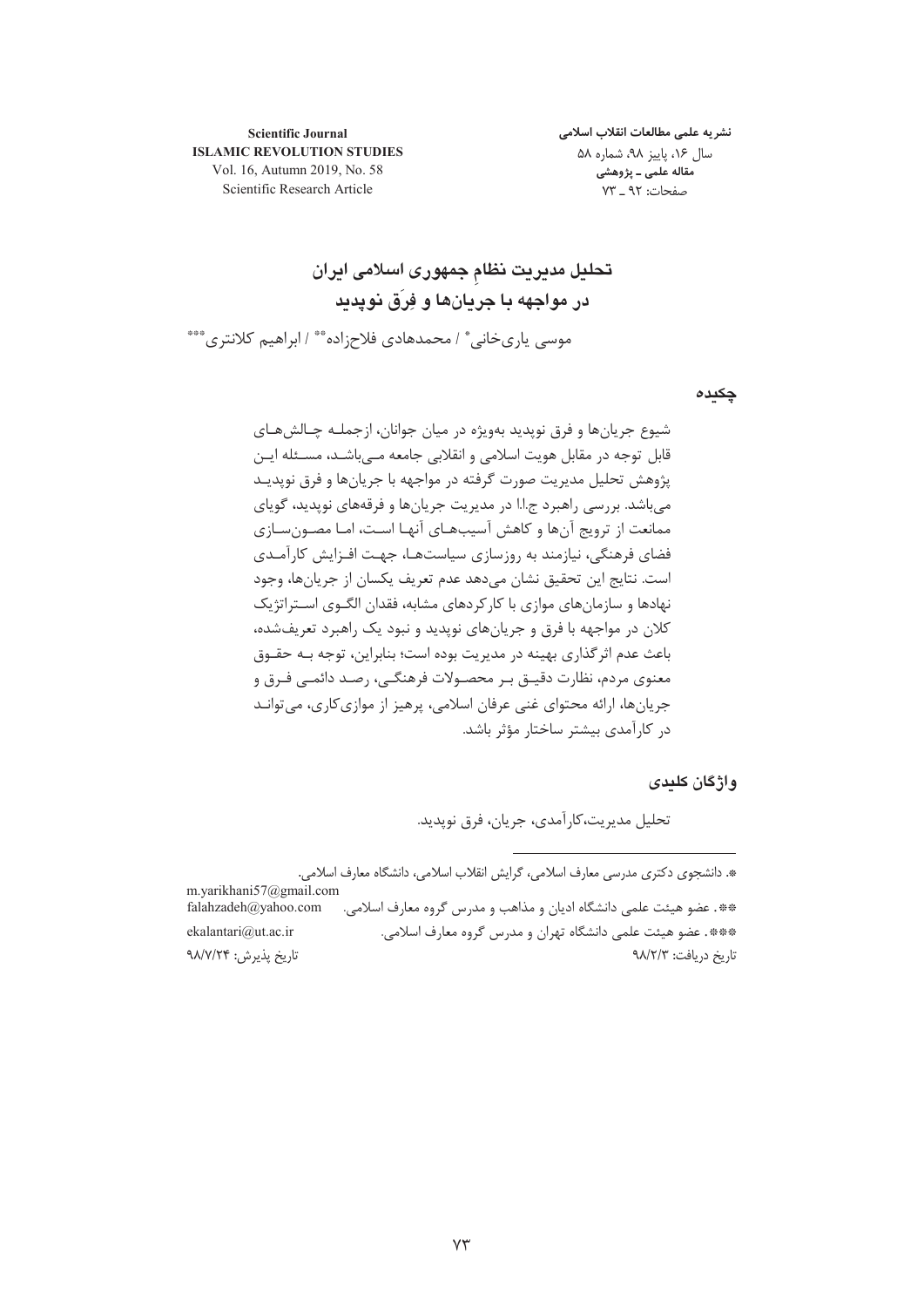#### طرح مسئله

جريانها و فرق نويديدِ به لحاظ ماهيت اجتماعي أنها، بر زندگي فـردي و اجتمـاعي افـراد تأثيرگـذار هستند. علاوه بر آن، این جریانها میتوانند طیف وسیعی از جامعه، اعم از مردان، زنـان و جوانــان را تحت تاثیر خود قرار دهند. مراد از جریان ها و فرق نویدید، مجموعهای از جریان ها و فرقی است که بـا نام معنویت و عرفان به فضای فرهنگی جامعه وارد شده و داعیه معنویت گرایـی دارنـد. بررسـی ایـن جریانهای نوپدید نشان میدهد که هرچند برخی از آنها ریشه در فرق و گروههـای دینـی و مـذهبی شرق آسیا داشتهاند، اما خاستگاه اصلی آنان جهان غرب بوده و براسـاس آخـرین آمارهـا تعـداد ایـن جريان ها در غرب، پيش از ۲۵۰۰ فرقه است. (كرباسچى، ۱۳۸۹: ۳۱۹) هرچند گسترش اين جريان هـا در غرب ناشی از علل مختلفی همچون خلأ آرامش در نبود دین اصـیل، مشــکلات ناشــی از دنیــای مدرن، تلاش براي ارتباط با خدا بهعنوان گمشده انسان مدرن و بهبود وضع زندگي است؛ اما فضـاي فرهنگی کشور ما نیز بهخصوص در سالهای اخیر، تحت¤ثیر این جریانها و فرق نوپدید قرار گرفتـه و برخی افراد بهویژه جوانان به این جریانها گرایش پیداکردهاند. شاید بتوان آغاز ورود این جریانهـا را دهه هفتاد شمسی عنوان کرد (مظاهریسیف، ۱۳۹۱: ۱۵۵) که به مرور، این جریـانهـا گسـترش بیشتری پیدا کردند و امروزه بهعنوان یک مسئله فرهنگی، سیاسی و اجتماعی نگرانیهایی را متوجـه صاحب نظران این عرصه کرده است.

پیامدهایی که از مجموع این گرایش های شبهمعنوی در طول تقریباً دو دهه در ایران بهویـژه بـر روی برخی جوانان برجای گذاشته، ابعاد مختلفی به خود گرفته که مختص به آسـیبهـای فرهنگـی نبوده، بلكه ابعاد اجتماعي و فرهنگي آن مي تواند موجبات خدشه به هويت اسلامي و ايراني گردد. بــا توجه به همين وضعيت مقام معظم رهبري (مدظله العالي) با دورانديشي خاص خود، خطر جريان هـا و فرق نوپدید را گوشزد کرده و فرمودند: برای اینکه ایمان مردم را به اسلام و مقدسـات اسـلامی کـم كنند. در داخل كشور، از طرق مختلف، پايههاى ايمان مردم، بهخصوص نسل جوان را متزلزل كننـد؛ از اشاعه بی بندوباری و اباحهگری تا ترویج عرفانهای کاذب ـ جنس بدلی عرفان حقیقی ـ تا تـرویج بهاییت تا ترویج شبکه کلیساهای خانگی؛ اینها کارهایی است که امروز با مطالعه و تدبیر و پیش بینی دشمنان اسلام دارد انجام می گیرد؛ هدفش هم این است که دین را در جامعه ضـعیف کننـد. (بیانــات مقام معظم رهبری، ۱۳۷۹/۷/۲۸) بدونتردید طرح این مسئله در جلسـات عمـومی از سـوی ایشـان، نشان از اهمیت و حساسیت این موضوع دارد.

نهادهای ذی ربط در حوزه فرهنگی و انتظامی، نیز اقداماتی را در ایـن زمینـه انجـام دادهانـد، امـا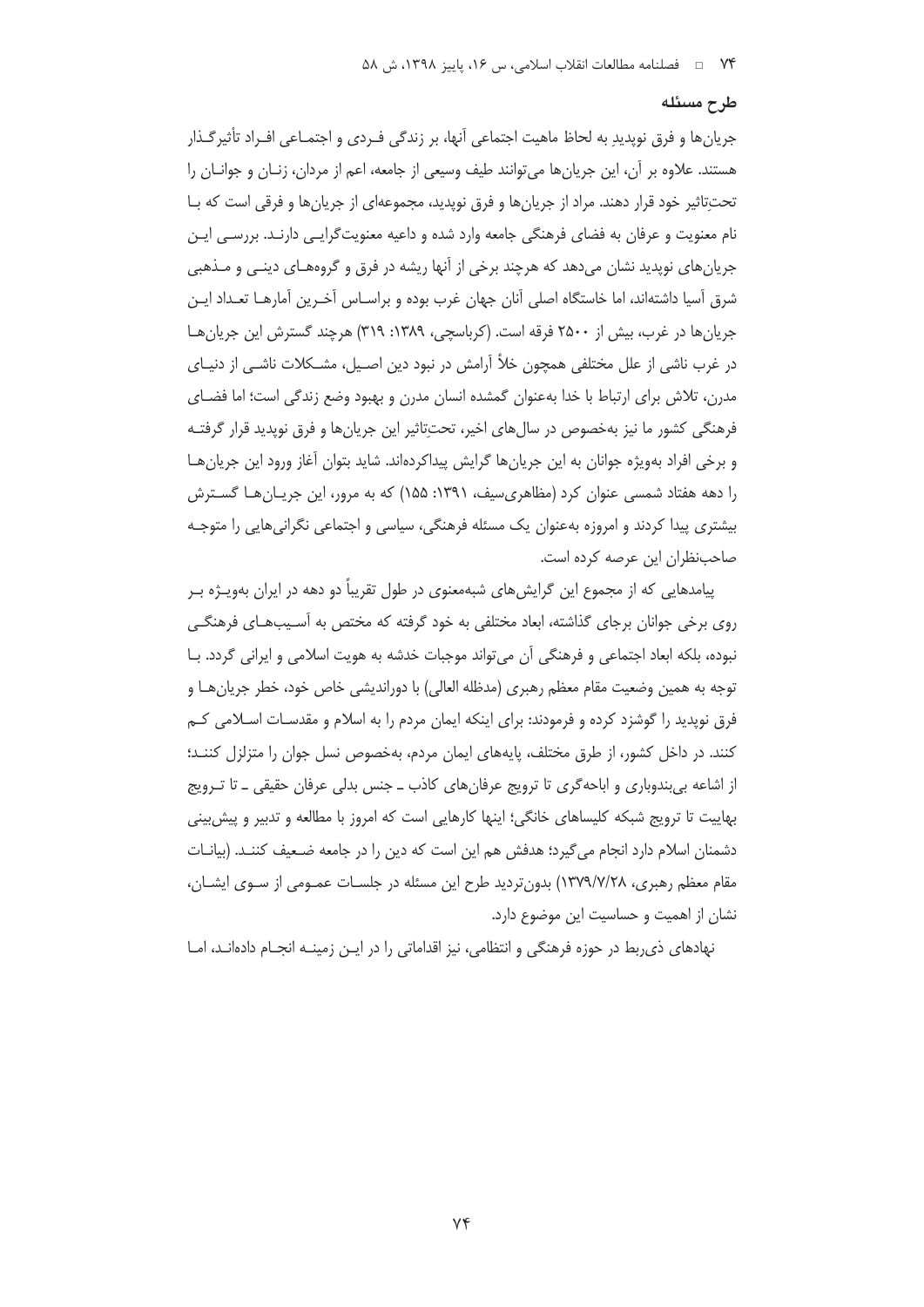تحلیل مدیریت نظام جمهوری اسلامی ایران در مواجهه با جریانها و فِرَق نوپدید □ ٧۵ همچنان شاهد فعالیتهای آشکار و پنهان این جریان و عضوگیری آنها هستیم. (سعیدی، ۱۳۹۶: ۸۶) لذا این پژوهش به بررسی عملکرد نهادها و سازمان های مسئول در این زمینـه و کارآمـدی مـدیریت آنها در مواجهه با این جریانها پرداخته است و درصدد پاسخ به ایـن سـؤال اسـت کـه آیـا مـدیریت صورت گرفته در نظام جمهوری اسلامی ایران بر فرق و جریان های نویدید کارآمد است؟

در پاسخ به سؤال فوق می توان گفت راهبرد ج.ا.ا در مدیریت جریان ها و فرقههای نویدید توانسته است از ترویج این جریانها جلوگیری کرده و آسیبهای آن را کاهش دهد، اما مصون سـازی فضـای فرهنگی اجتماعی جامعه نیازمند بازنگری و بهینهسازی سیاستها و ساز کارهای مدیریتی در راستای افزایش کارآمدی آن است.

## الف) ينشىنه تحقىق

در سال های اخیر، موضوع جریان ها و فرق نوپدید از ابتدای حضـور و گسـترش در فضـای فکـری و فرهنگی جامعه مورد نقد و نظر پژوهشگران قرارگرفته است، اما عموم این مقالات به نقـد کلامـی و جامعهشناختی این جریانها پرداخته و یا زمینههای گرایش به این جریانها را مورد بحـث و بررسـی قرار دادهاند که مقاله *علل روان شناختی در گرایش به جنبش های معنوی نویدیــد* نوشــته محمدحســین قدی<sub>ز</sub>ی، مقاله زمینههای معرفتبی ورود و گسترش عرفانهای نوظهور با تأکید بسر آثبار پسائولو کوئیلسو نوشته محمدرضا انواری، کتاب *عرفان درگرو حلقهها* نوشته محمد مسعود سـعیدی کـه از ایـن قبیـل است، اما بررسی پیشینه تحقیق نشان(دهنده آن است که مسئله تحلیل نظام جمهوری اسلامی ایـران بهطور خاص مورد ارزيابي قرار نگرفته است. البته برخي آثار نيز همچون كتاب *درآمدي بـر مــديريت* فرهنگی نوشته علی محمد نائینی، کتاب ت*أملی بر ضرورتهای طراحی و توسـعه مـدی*ریت فرهن*گے* نوشته سید رضا صالحی امیری و اسماعیل کاوسی، کتاب *پژوهشی در چالش های توسعه فرهنگ دینی* ب*ا نگاه به آینده* نوشته ابوالقاسمی و سجادی به نقد مدیریت کلان فرهنگی کشـور پرداختـهانـد و بـه مسئله مديريت فرق نوپديد ورود پيدا نكردهاند. همچنين مي توان بـه مقالـه *معنويـتـهــاي نويديـد و جالش های آینده انقلاب اسلامی* نوشته آقای حمید نگارش اشاره کرد کــه در ایــن اثــر بــه پیامــدهای حضور معنویتهای نوظهور بر معنویت اصیل اسلامی که نقش محرکه و متمایز کننده انقلاب اسلامی ایران از سایر انقلابها را دارد، پرداخته است. نویسنده با تأکید بر این موضوع کـه رشـد و گسـترش معنویتهای سکولار در فضای فرهنگی جامعه ایران در راستای استحاله انقلاب اسلامی بوده، معتقـد است تنها با راهبرد بصیرت می توان از این مسئله جلوگیری کرد. (نگارش، ۱۳۹۵: ۲۶)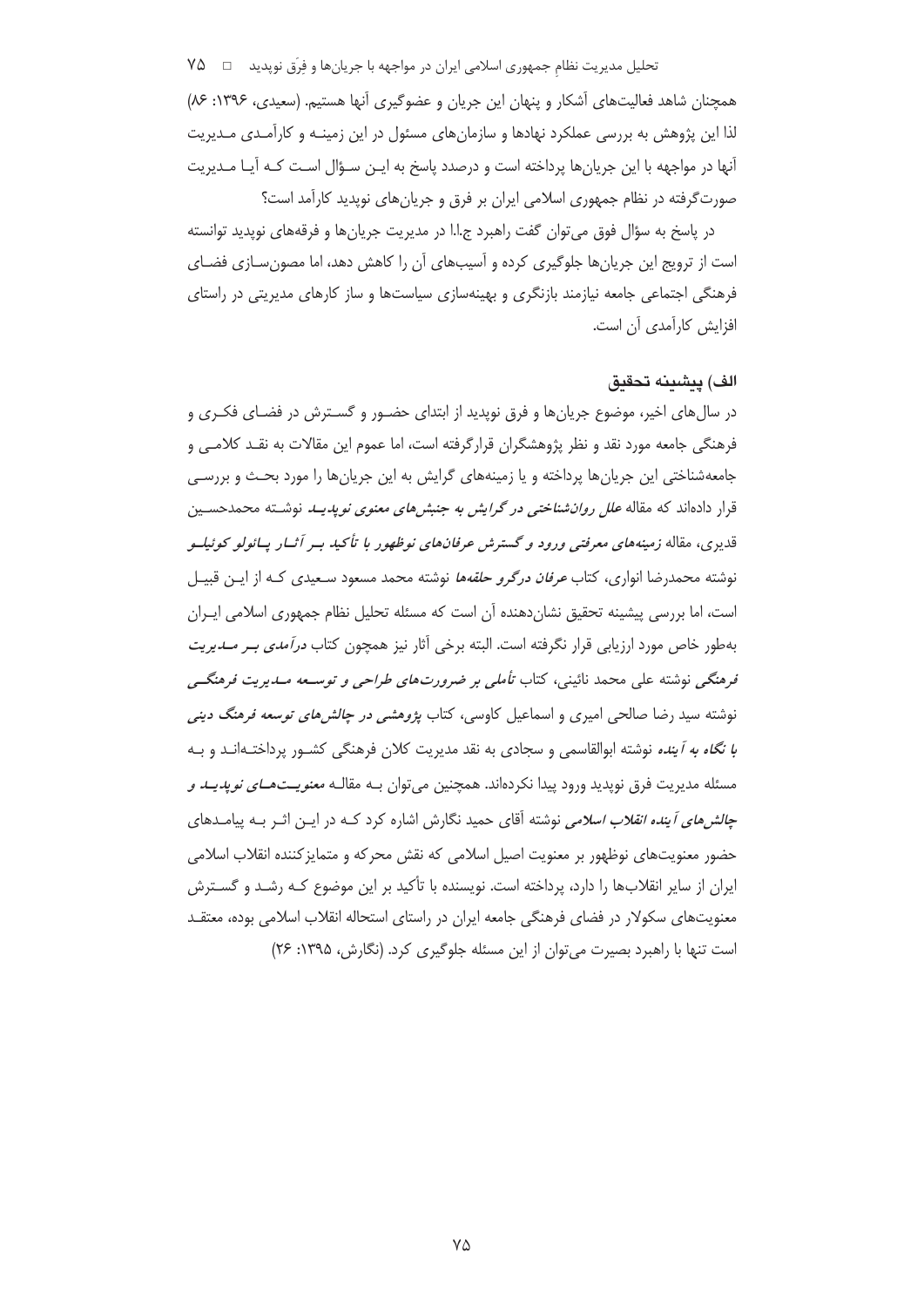در مجموع، آثاری که به بحث جریان ها و فرق نویدید پرداختهانـد را مـبیتـوان در پـنج رهیافـت روان شناختی، جامعه شناختی، معرفت شناسانه، کلامی و روش شناسانه، دسته بندی کرد کـه غالبـاً ایـن آثار به علل روان شناختی، جامعهشناختی و معرفتی گرایش به این جریان ها و گسترش آنها در جامعـه ایران و یا به نقد کلامی آنها پرداخته است و مسئله تحلیل مدیریت نظام ج.ا.ا. بر فرق و جریان هـای نویدید که از اهمیت بیشتری برخوردار است، ورود پیدا نکردهاند که ایـن امـر مهـمتـرین تمـایز ایـن يژوهش با آثار گذشته است.

#### ب) كليدواژه

#### ۱. تحلیل مدیریت

تحلیل به معنای شناسایی و بررسی مشکلات و بغـرنجهـای یـک موضـوع اسـت. (صـدری|فشـار و همکاران، ۱۳۹۳: ۳۵۰) و مدیریت به ترکیبی از علم و هنر برای پدید آوردن محیطی مناسب کـه در آن همفکری و همکاری با دیگران به منظور شکل دادن به فرایندی کارساز امکان بـذیر مـی *گـ*ردد و همچنین طی آن، استفاده بهینه از منابع، برای عرضه خدمات یا کالاهایی قابل رقابت، جهت جلب رضايت متقاضيان آنها، با پرهيز از بروز هرگونه عواقب نـامطلوب تحقـق مـى يابـد، گفتـه مـىشـود. (رحمان سرشت، ۱۳۸۳: ۴) بنابراین عناصری مانند برنامهریزی، سازمان دهی، هدایت و رهبری، کنترل و نظارت، در کنار تجزیه و تحلیل داخلی، سازمانها را قادر مے سازد تـا بـهصـورت دقیـق و واقعـی توانمندی ها و کاستی های خود را بشناسد تا از این رهگذر مدیران و رهبران آنهـا بتواننـد در راسـتای خلق فرصتها و برطرف كردن چالشها حركت كنند.

### ٢. فرق نويدىد

فرقه در لغت از کلمه «فرق» بهمعنای جدا کردن، گرفتـه شـده اسـت. ابـن،منظـور در تعریـف فرقـه مي گويد: «الفرقة طائفة من الناس» يعني: فرقه به دسته مشخصي از افراد گفته مـي شـود (ابـن منظـور، ۰۱۴۰۸: ۲۴۴) اما کلمه «فِرْقه» در اصطلاح، معنایی نزدیک به معنی لغوی دارد و به گروهبی از مـردم كه اعتقاد واحدى غير از اعتقاد ديگران را انتخاب و دنبال كنند، گفته مىشود. (معـين، ١٣٧۵: ٢٥٢٣) اما در دوران معاصر، زمینههای فرهنگی، اقتصادی و سیاسی در ساختار، ماهیت و اهداف فرقـه مـؤثر بوده و ما با طیفی از ویژگیها مواجه هستیم که ضررورتا در همه فرقهها یافت نمـیشـود؛ بنـابراین می توان گفت اگر در گروهی، ویژگیهایی مثـل رهبـری فرهمنـد، محـدودیت آزادیهـای فـردی و اجتماعی و حتی قانونی، قانونها و ارزشهای داخلی که مقدم بر قوانین و ارزشهای جامعـه اسـت،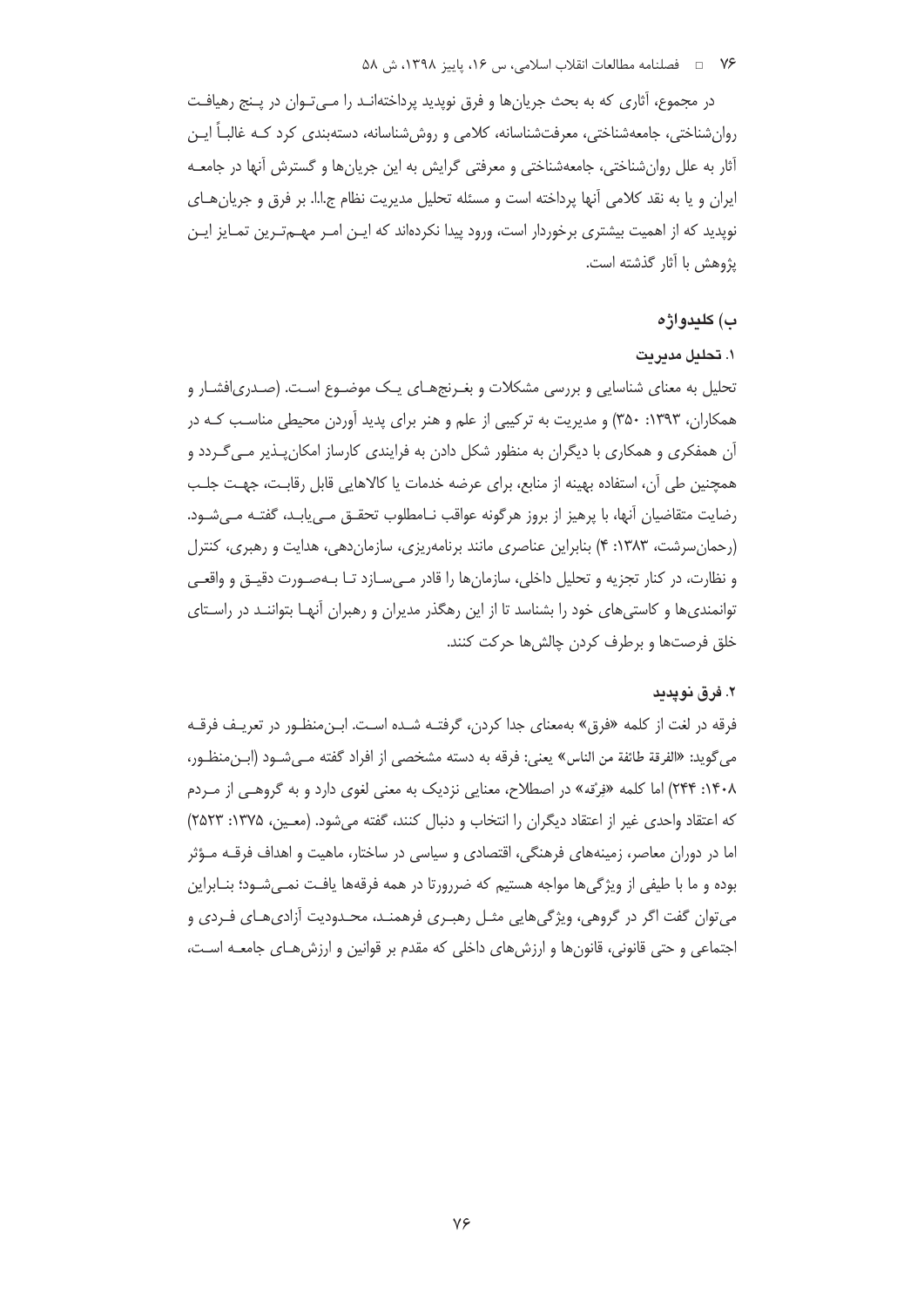تحلیل مدیریت نظام جمهوری اسلامی ایران در مواجهه با جریانها و فِرَق نوپدید ⊥⊡ **YY** مغزشويي، اصالت منافع فرقه، كنترل گسترده فرقه بر افكار و احساسات اعضا، وجـود داشــته باشــد را مى توان فرقه نوپديد ناميد.

### ۳. جريانها

جریان عبارت است از تشکل، جمعیت و گروه اجتماعی معینی که علاوه بر مبـانی فکـری، از نـوعی رفتار ویژه اجتماعی برخوردار است؛ بنابراین اندیشه نظاممند یک شخصیت علمی که بهصورت تشکل اجتماعي ظاهر نشده است، جريان ناميده نمي شود. (خسرويناه، ١٣٩۶: ۴۳) با توجه به اين تعريف، دارا بودن صبغه اجتماعی و اندیشه مشخص، رفتار معین و مرتبط با آن اندیشـه و داشـتن تعـدادی پیـرو، ویژگی های جریان های اجتماعی می باشند. مقصود از جریان هـا در اینجـا جریـان هـا و فـرق نویدیـد می باشد که از ویژگی های آنها، «خودداری از توجه به بعد فطری و الهـی انسـان»، «نادیـده گـرفتن هدایت تشریعی و وحی» و گرایش به موضوعاتی همچون اخـلاق و معنویـت گـروی، رمزآلـودگی و تجربه گرایی است که بهجای پیگیری سعادت اخروی، تمرکز خود را بر موضوعاتی همچـون آرامـش، عشق و موفقیت می گذارند.

## ۴. کار آمدی

كارآمدي از نظر لغوي به معناي «مفيد بودن، خدمت كردن، به كارآمدن، درخور بــودن» آمــده اسـت. (لغت نامه دهخدا، ۱۳۷۷، ماده کارآمد) اما از نظر اصطلاحی آنچــه بیشــتر کــاربرد دارد، معــانی نظیــر اثربخشی و کارآیی است کـه در علـوم فرهنگـی، اجتمـاعی، اقتصـادی، مـدیریت، علـوم سیاسـی و رشتههای وابسته، مورد استفاده قرار می گیرد. (گلریز، ۱۳۶۸: ۱۷۱) بنابراین کارآمدی مفهـومی اسـت كه محورهاي «حفظ موجوديت و استحكام يافتگي عوامل، تحقق اهداف، توانايي عوامل در انطباق با شرایط جدید و تحصیل رضایت شـهروندان» را دربـردارد. از ایـن٫رو کارآمـدی هـر نظـام سیاسـی و حکومتی در چهار سطح و لایه سنجیده می شود: ۱. ایدهها، آرمانها و باورها؛ ۲. ساختارها و قــوانین و مقررات؛ ٣. كارگزاران و مجريان؛ ۴. رفتارها و تأثيرات بدين سبب اختلال و ضعف در هركـدام از ايـن بخش ها منجر به ناکارآمدی در کلان ساختار می گردد.

## ج) وضعیت جریانها و فرق نویدید در ایران

هرچند قبل از انقلاب اسلامی، جریان های شبهدینی و شبهعرفانی در ایـران وجـود داشـت، امـا ورود ایـن جریان ها بـه کشـور مـا عمـدتاً از دهـه ۱۳۶۰ بـه بعـد آغـاز شـد و در دهـه ۷۰ شـاهد افـزایش فعالیـت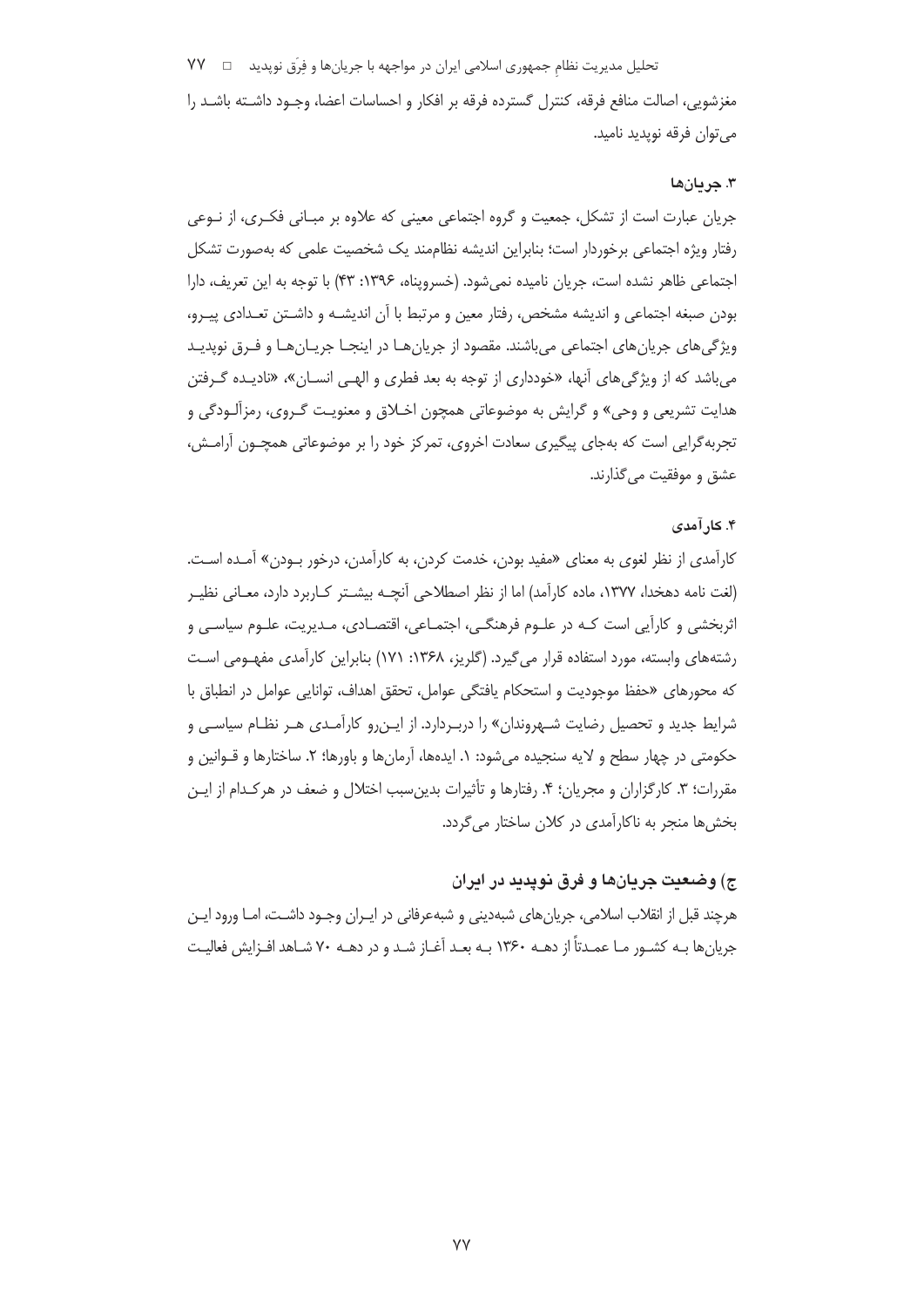این جریان های وارداتی و حتی ایجاد نمونههـای مشـابه آن در داخـل کشـور بـودهایـم. (مظـاهری،سـیف، ۱۳۹۱: ۱۵۲) کشور ایران نیز مانند بسیاری از کشورهای جهان، درگیر جریانها و فـرق نویدیـد اسـت که از تنوع برخوردار می باشند؛ بهطوری که چندین جریان و فرقه در سطح کشور به انحاء گوناگون در حال فعالیت هستند که ازجمله می توان به جریان هایی از قبیـل؛ عرفـان حلقـه، اشـو، اکنکـار، رامالله، شیطان پرستی، موفقیت، سای بابا و پائولو کوئیلو اشاره کرد. با ورود این جریان ها و فرق به داخل کشور و گسترش آن به مرور، شاهد گرایش برخی افراد بهویژه جوانان به این جریانها بودهایم. با توجه بـه آسیبهای این جریانهای شبهمعنوی از یکسو و اصول و سیاستهای فرهنگی جمهـوری اسـلامی ایران از سوی دیگر، ضرورت مواجهه با این جریانها، آشکار میگردد.

مقام معظم رهبری (مدظله العالی) نیز همواره در بیانات خود از دهه هفتاد به این امر توجه داشته و بر این نکته تأکید داشـتند کـه «لازم اسـت در مقـام ابقـا و تصـحیح، انحرافـاتی چـون خرافـات، عوامزدگی، عرفان صوفیانه و معنویت سکولار و لیبرال، التقاط با معنویتهای دستسـاخت بشـری و عرفانهای کاذب با توجه به اقتضائات زمان مدیریت شود تا معنویت فعال و کارآمد به حاشیه نرفته و معنویتهای منفعل و ناکارآمد به صحنه بیایند. چراکه اسلام، دین معنویت بـا جهـتگیـری نیـل بـه حيات طيبه است.» (بيانات مقام معظم رهبري، ١٣٧٩/٨/۶)

از سوی دیگر، توجه به حوزه فرهنگ و تلاش در جهت رشد بالنـده آن از اولـین وظـایف دولـت است که صراحتاً در قانون اساسی بر آن تأکید شده و در اصل سوم قانون اساسی، دولت موظف شـده است که همه امکانات خود را برای نیل به اهداف مذکور در اصل دوم قانون اساسی به کار گیرد.

### د) مديريت ج.ا.ا بر جريانها و فرق نوپديد

به منظور نقد و بررسی مدیریت اعمالِ شده بر جریانِ ها و فرق نوپدیـد، لازم اسـت کـه در گـام اول، نحوه مواجههای که نظام تاکنون با این جریانها داشته است، مورد بررسی قرار بگیرد. بههمین منظور در این مقاله ابتدا اقدامات و فعالیتهای نهادها و سازمانهای مختلف فرهنگی، انتظامی و تقنینـی در مواجهه با این جریانات مورد بررسی قرار میگیرد.

ضرورت مديريت نظام جمهوري اسلامي ايران بر جريانها و فرق نوپديد عمـدتاً بــه نامــه (نامــه شماره ۲۲۷۲ \_۱ / م مورخ ۸۳/۱۲/۴) دفتر مقام معظم رهبری به شورای فرهنگ عمومی برمی گردد. این مرکز بهدنبال این نامه جهت بررسی علل بروز و ظهور گروه و جریان هـای انحرافـی بـا پوشــش مسائل عرفانی و معنوی و جذب جوانان کشور به این تشکلها، جلسهای در این زمینه تشـکیل داد و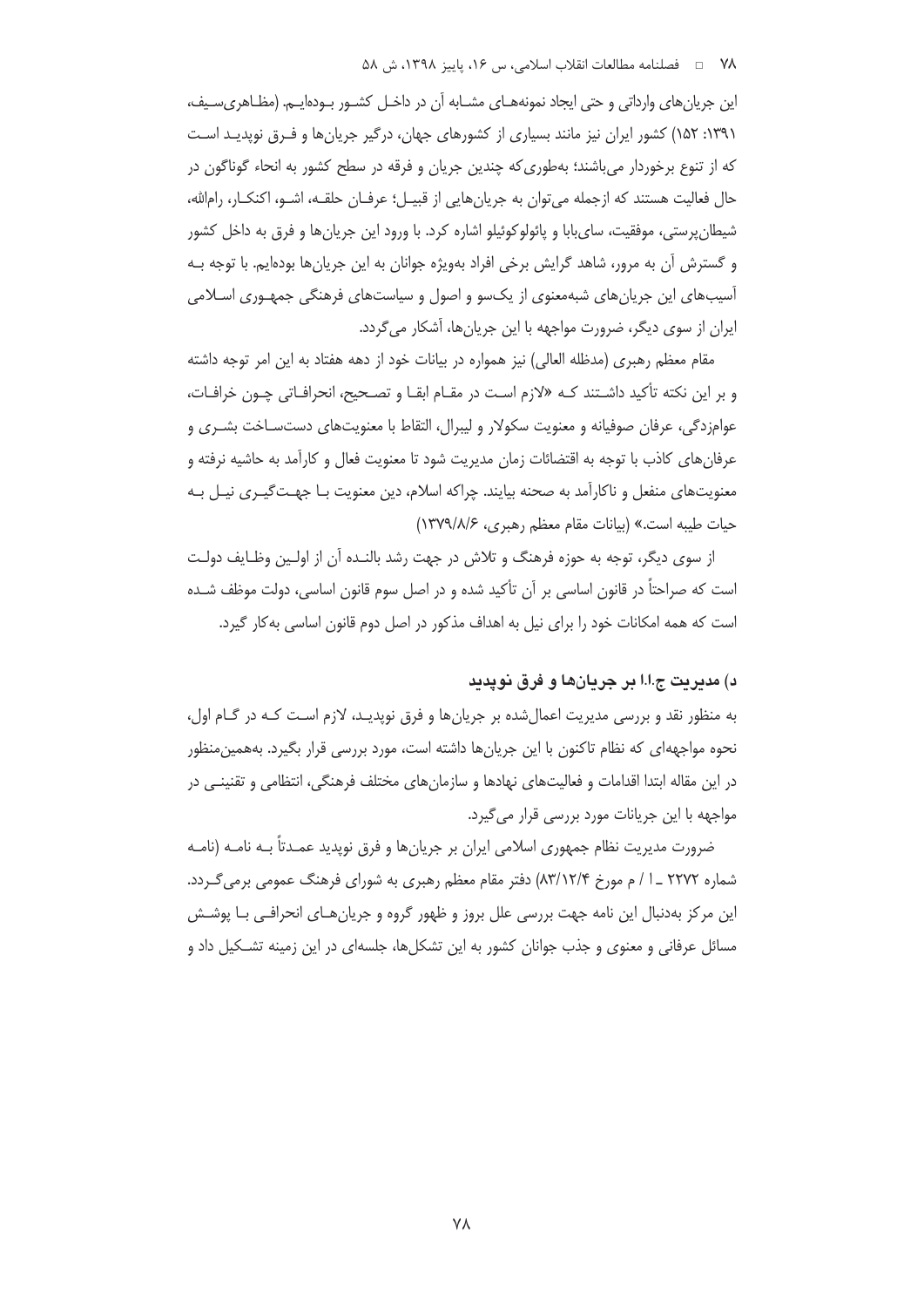تحلیل مدیریت نظام جمهوری اسلامی ایران در مواجهه با جریانها و فِرَق نوپدید □ ٧٩

مقرر شد کمیتهای به منظور بررسی این موضوع در دبیرخانه شورای فرهنگ عمومی بـا حضـور نماینـدگان وزارت فرهنگ و ارشاد اسلامی، وزارت اطلاعات، وزارت كشور، وزارت علوم، تحقيقات و فنـاورى، سـازمان صداوسیما، سازمان تبلیغات اسلامی، شهرداری تهران، شورای فرهنگی \_ اجتماعی زنـان، نیـروی انتظـامی، دفتر تبلیغات اسلامی قم، حوزه علمیه قم، مرکز رسیدگی به امور مساجد، شورای عالی انقــلاب فرهنگــی و قوه قضاییه تشکیل شود. این کمیته ۱۱ جلسه کارشناسی برگزار نمود که طـی آن حـوزههـا و موضـوعاتی نظیر کتاب، فیلم و تئاتر، موسیقی، ورزش، مطبوعات، اینترنت، تشکلها و هیئـتهـای مـذهبی و … کـه از طریق آنها جریان های انحرافی فعالیت می کنند بررسی و راهکارهایی را بـرای جلـوگیری از بـروز و ظهـور افراد، تشکلها و انجمنهای انحرافی با پوشش مسائل عرفانی و معنوی تدوین نمود.

سیس متن تنظیم شده در جلسه شورای فرهنگ عمومی به تصویب و برای تأیید نهایی به شورای عالی انقلاب فرهنگی ارسال شد که درنهایت شورای عالی انقلاب فرهنگی، شورای فرهنگ عمـومی را ملزم به پیگیری این راهکارها از طریق هماهنگی با کلیه دستگاههـای مربـوط و درنهایـت ارسـال گزارش عملکرد سالانه به شورای عالی انقلاب فرهنگی کـرد. بعـد از تصـویب و ابـلاغ راهکارهـای موردنظر، دبیرخانه شورای فرهنگ عمـومی بـه منظـور پیگیـری مسـتمر و ایجـاد تعامـل بیشـتر بـا دستگاهها، دفتر مقابله با فرقهها و جریانهای انحرافی را تشکیل داد و درنهایت مصـوبهای در چهـار بخش الف. راهکارهای عام؛ ب. راهکـارهـای خـاص؛ ج. راهکـارهـای اجرایـی بـهصـورت کلـی؛ د. راهکارهای اجرایی بهصورت دستگاهی، به دستگاهها و استانها ابلاغ شد.

به اعتقاد این کمیته، «دوری تبلیغات از حکمت و اندیشهورزی و دخالت خرافـات و بـدعتهـا در حوزه دین، خلأ قانونی و مشخص نبودن حد و مرز فعالیت این گروهها، عدم|نسجام و هماهنگی برای برخورد کارشناسانه و قانونی با این تشکلها، نابسامانی و مشکلات اجتماعی و فرهنگـی و فشـارهای روحی و روانی افراد در جامعه، عوامل سیاسی و تاریخی، بدعت در مناسک دینی، بروز رفتارهای گنـاه آلود و نابهنجار در جامعه، گسترش فنّاوری و سرویس های اطلاع رسانی و آسانی امکان دسترسـی بـه اطلاعات این تشکلها، افزایش فعالیت فرقههای وارداتی و نـو معنویـتگرایـی» مهـمتـرین علـل و عوامل رشد تشكلها و انجمنهای انحرافی را تشكيل می دهند.

همچنین شورای فرهنگ عمومی به منظور بررسی راهکارهای جلوگیری، کمیتـهای را بـا حضـور نمایندگان برخی سازمان ها مثل وزارت فرهنگ و ارشاد اسلامی، وزارت اطلاعـات، نیـروی انتظـامی، قوه قضاییه، سازمان صداوسیما، سازمان تبلیغات اسلامی، حوزه علمیه قم، برگزار کرد که مهــمتـرین راهکارهای عام و خاص ارائهشده توسط این شورا شامل موارد زیر می شد: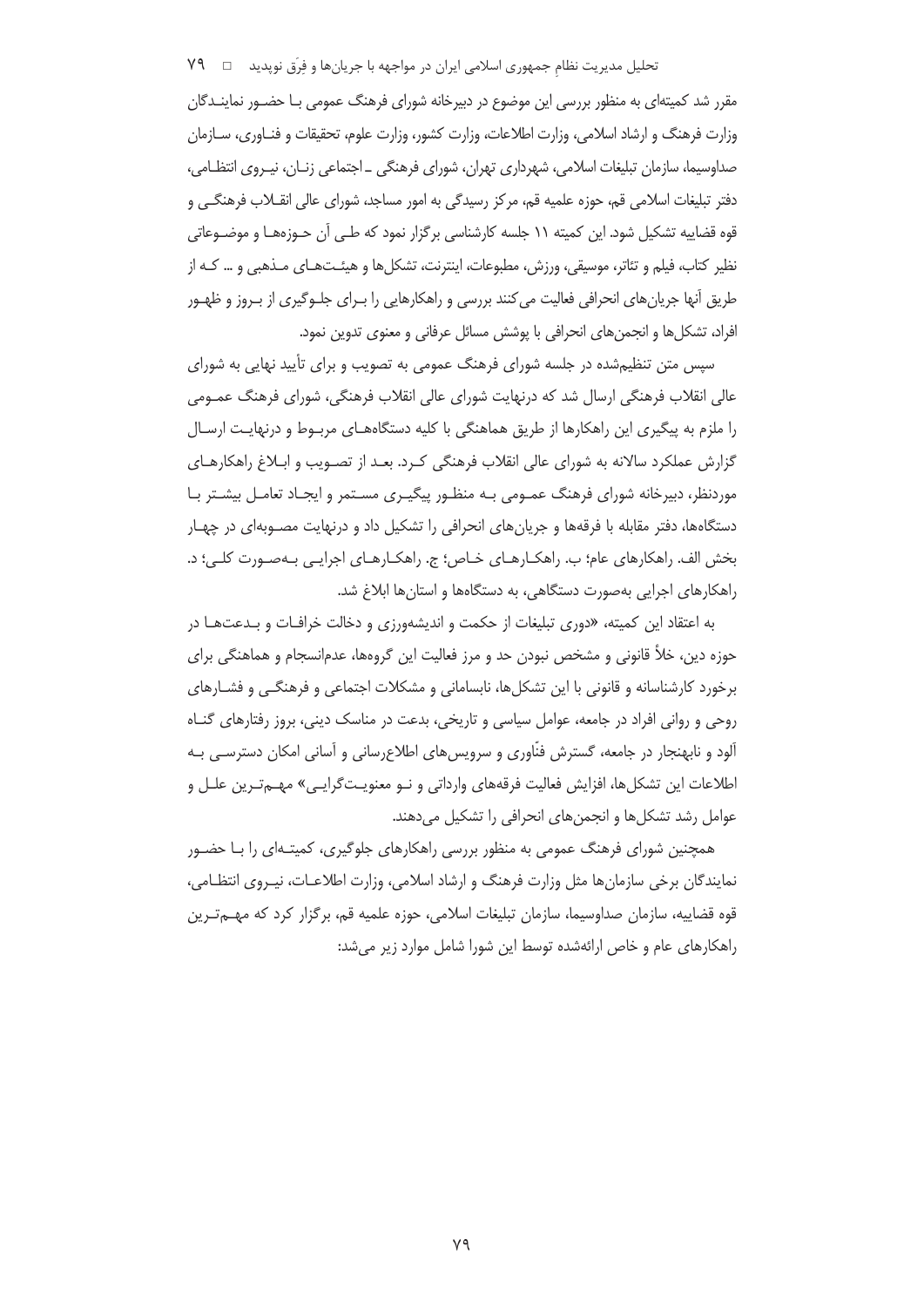#### ١. راهكارهاى عام

راهکارهای عام ناظر به سازمانها و نهادهای مختلف، شامل برنامهریزی در همه حوزهها، به روزآمد کـردن اطلاعات و شناسایی این گروهها در قالب کتاب و سی دی، جمعآوری آثار سمعی و بصری مروج افکار فرقههای ضاله، نظارت بر صدور مجوز محصولات فرهنگی، تدوین مقررات و ضوابط جـامع و کـافی در حوزه تولید فیلم، نمایش، کتاب و نشریه، تولید محصولات فرهنگے فـاخر در خصـوص معرفـی و تبليغ عرفان اصيل اسلامي، انجام پژوهش در زمينه تفكرات انحرافي فرقههاي ضاله و نقد و ارزيـابي أنها، معرفي فرقهها و تفكرات انحرافي، استفاده از شبكه تبليغي فراگير سنتي در خطابه و منبر جهت روشنگری نسل جوان و بزرگداشت و معرفی سپره معنوی شخصیتهای عرفانی اسلامی است.

#### ۲. راهکارهای خاص

آسیبشناسی وضع موجود نسبت به بروز و ظهور فرقههای ضاله، جلوگیری از تولید، انتشار و سـاخت هرگونه أثار مروج افكار فرقههاى ضاله، بازنگرى ضوابط صدور مجوز فيلم و تئاتر، نقد هوشـمندانه و دقیق افکار فرقههای انحرافی و جریانِساز فرهنگی، تهیه و تولید فیلم و آثـار هنـری و نمـایشهـای جذاب از مفاهیم معنوی اسلامی و تقویت سینمای معناگرا با مضامین عرفان اصیل اسلامی، تنظیم سیاستهای سلبی و ایجابی برای نمایش و توزیع فیلم با مضامین عرفـانی، تربیـت و آمـوزش افـراد متخصص و کارآمد در زمینههای مختلف هنری منطبق بـا ارزشهـای اسـلامی و ملـی، اسـتفاده از اشعار، سبکها و نغمات منطبق با اعتقادات و هویت مذهبی و ملی در تولید موسیقی، نظارت ویژه بـر مجموعههایی که بهعنوان ایجاد تمرکز، آرامش و ورزشهای خاص روحی و جسمی اقدام می نماینـد، آشنا کردن مبلغین دینی با گروههای مروج عرفان انحرافی و برگـزاری کـلاسهـای تفسـیر قـرآن و پژوهش های راهبردی، سامان دهی اعزام مبلغین دینی و هدایت مـداحان، برنامـهریـزی در خصـوص مسجدمحوری و برگزاری جلسات توجیهی در مساجد به منظور آگاه سازی ائمـه جماعـات از فعالیـت فرقههای ضاله و پیامدهای منفـی آن، آسـیبِشناسـی و کنتـرل نحـوه ظهـور فرقـههـای ضـاله در سایتهای اینترنتی و در صورت لزوم مسدود نمودن آنها، شناسایی و مطالعه دقیق و طبقهبندی علـل رشد و توسعه گرایش به گروههـا و فرقـههـای مـروج عرفـان انحرافـی و تهیـه گـزارش ۶ ماهـه از تشکیلات این فرقهها شامل مبانی فکری و عقیدتی، گستره جغرافیایی، میـزان تهدیـد و … و فـراهم نمودن تمهیدات لازم برای جلوگیری از فعالیت آنان، مدیریت و هدایت غیرمستقیم فعالیت گروههـای غیردولتی (NGO) و جلوگیری از آسیبیذیری انحراف آنها و عدمصدور مجوز برای فعالیت فرقههای ضاله در قالب تشکل های غیردولتی NGO، بازنگری قوانین و تنظیم ضوابط و مقـررات در خصـوص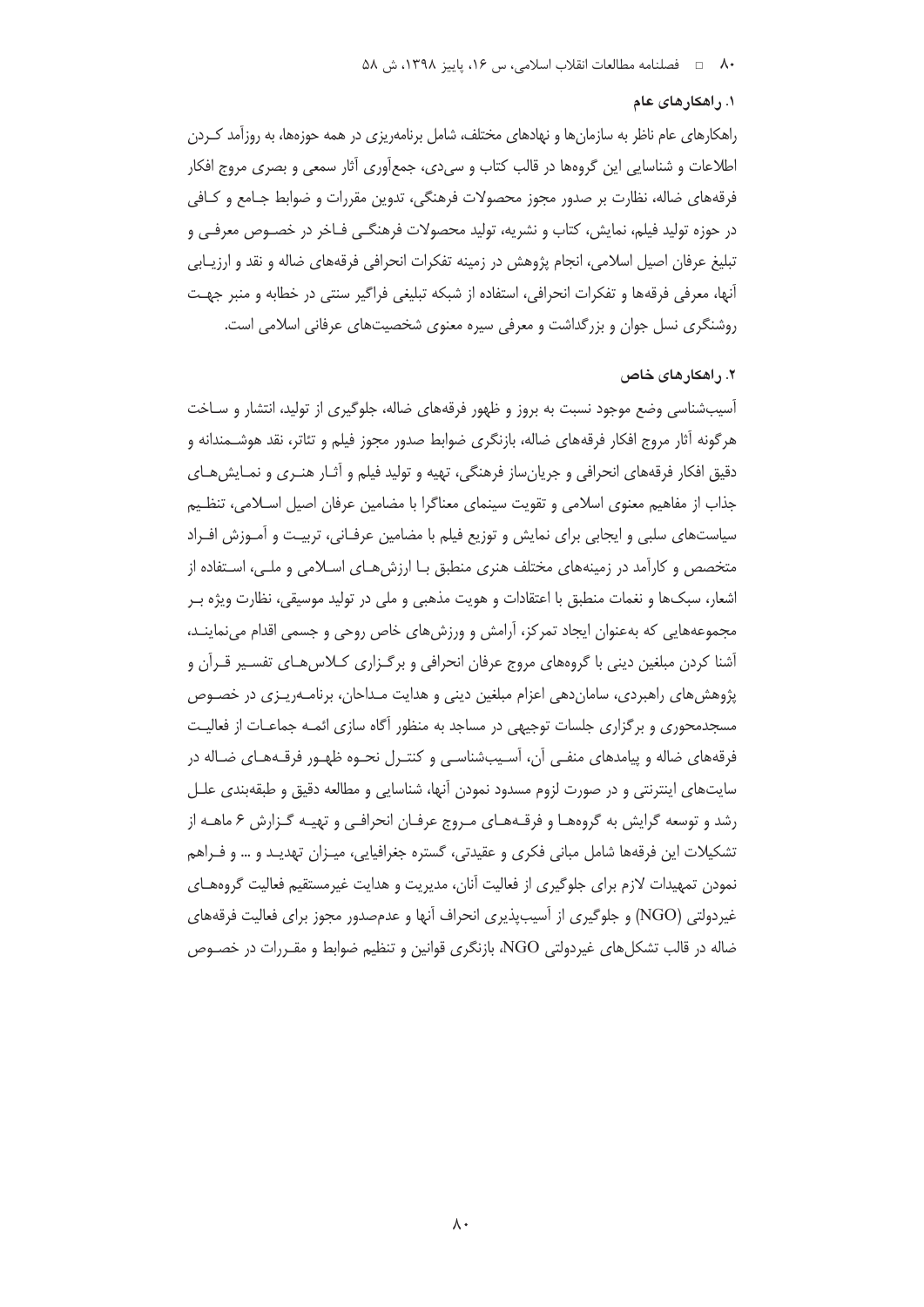تحلیل مدیریت نظام جمهوری اسلامی ایران در مواجهه با جریانها و فِرَق نوپدید □ ۸۱

نحوه برخورد با فعالیت فرقههای ضاله نیـز ازجملـه راهکارهـای خـاص جلـوگیری از بـروز و ظهـور جريان هاي نويديد بود.

#### ٣. وظايف دستگاهها

در بخش دوم نیز «وظایف دستگاهها» جهت مقابله با بروز، ظهور و رشد جریان عرفان های انحراف*ی* تشریح گردیده است. انجام تحقیقات و تهیه گـزارش مکتـوب، صـوتی و تصـویری و تـألیف و تهیـه منابعي پيرامون وضع موجود جريان عرفانهاي انحرافي، علل گرايش به ايـن جريـانهـا و تبعـات و زیانِ های ناشی از این گرایش ها … بازنگری ضوابط صدور مجوز فیلم، تئاتر، کتاب محصولات صوتی ـ تصویری و مؤسسات فرهنگی به منظور رفع نارسایی ها و ایهامات آنها درجهت مقابله با جریان هـا و فرق نویدید، تهیه متون و منابع صوتی ــ تصویری مربوط به معرفی و پاسخ گویی به شبهات گروهها و فرق نويديد، گزينش و تعيين اشخاص حقيقي و حقوقي برخـوردار از تـوان و انگيــزه اقــدام درجهــت مبارزه با گسترش جریانهای انحرافی، ارتقاء حساسیتهای هیئتهـای بررسـی و نظـارت بـر چـاپ كتاب، اكران فيلم، نمايش آثار، توزيـع محصـولات سـمعى \_ بصـرى، تأسـيس و فعاليـت مؤسسـات فرهنگی \_ هنری، ارتقاء آگاهی۱ها، آموزش و بهروزرسانی اطلاعات و شناخت اشـخاص گـزینششـده فوق|لذکر، همچنین اقدامات ترویجی و ارتقـایی ازقبیـل حمایـت و پشــتیبانی از تـألیف کتـب، نشـر مقالات، ساخت فیلم و ایجاد سایتهای رایانهای و تولید سرود و نماهنگهـای مـروج عرفـانهـای شريعت مدار و نيز اقدامات تعديلي (بازدارنده) شامل ممانعت از توليد و يخش فيلمها، CDها، نوارهاي صوتی و تصویری مروج اباحه گری، عرفانهای منحرف، خرافات، موهومات و انزواگرایـی نظـارت بـر فعالیتهای مؤسسات فرهنگی مرتبط با نحلههای مختلف عرفانی و ممانعت از ادامه فعالیت موسسات انحرافی بهعنوان وظایف دستگاههای ذی ربط، مشخص گردید.

# ه) بررسی عملکرد برخی سازمانها

بهدنبال تقسیم کار میان نهادها و سازمان های فرهنگی، نظارتی و انتظامی، گزارش عملکرد آنهـا بـه دبیرخانه مذکور ارسال گردید. نهادهایی از قبیل سازمان تبلیغـات اسـلامی، وزارت فرهنـگ و ارشـاد اسلامی، سازمان صداوسیما، نیروی انتظامی و …، به ارسال فعالیـتهـای خـود پرداختنـد کـه شـامل فعالیتهایی همچون برگزاری جلسات تفسیر قرآن با گرایش عرفـان صـحیح بـرای مبلغـین، توجیـه روحانیون و مبلغین دینی با آموزش های تخصصی و معرفی عرفان ها و شناسایی آنهـا، دسـتهبنـدی و اعلام عناوين دقيق كتب ضاله و مروج عرفان انحرافي به همراه نويسندگان و ناشران آنها به مراجـع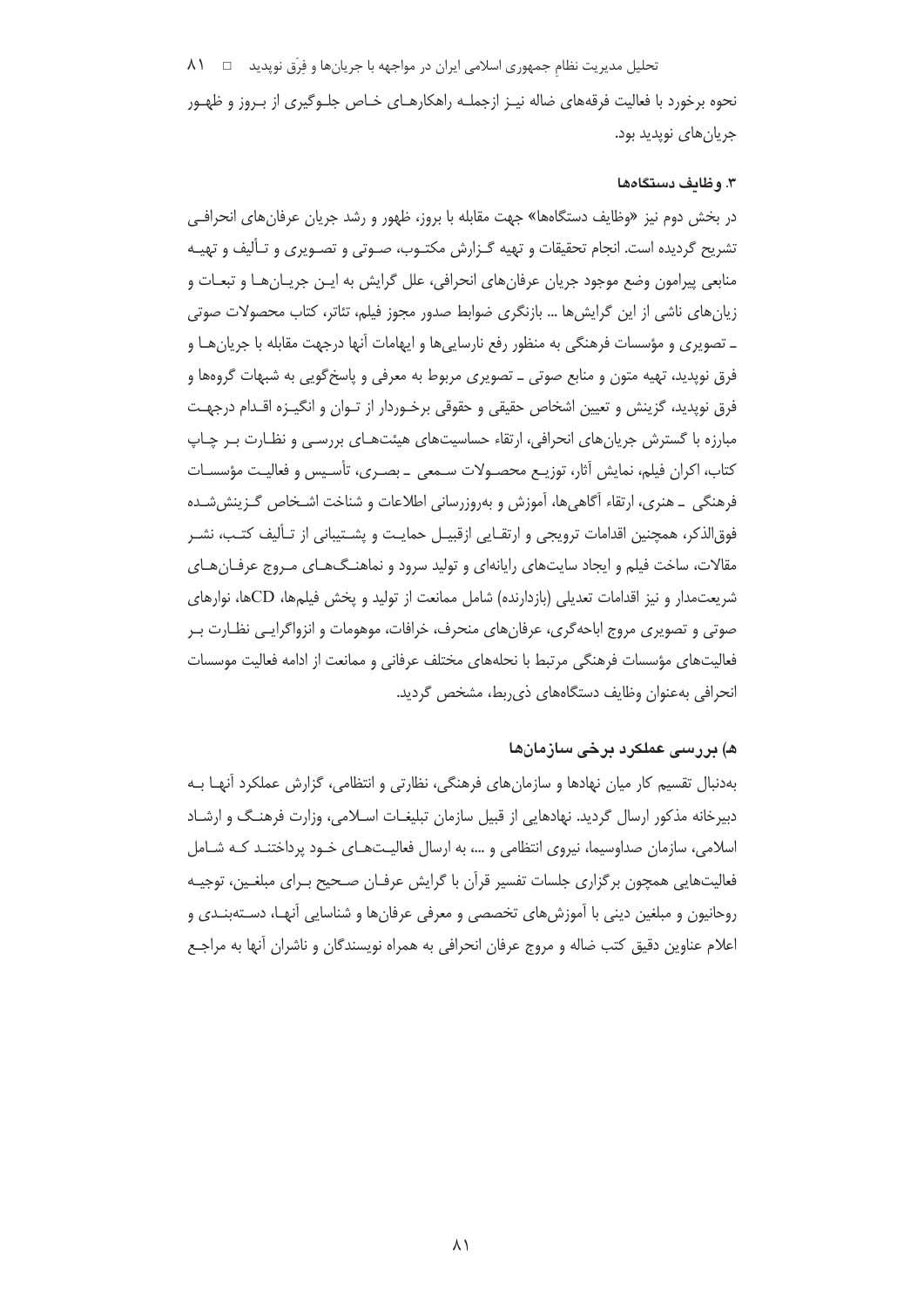ذي ربط، انجام پژوهش در زمينه تفكرات انحرافي و فرقههاي ضاله با نگاه نقد و ارزيابي، تهيه و توليد فیلم و نمایش های مذهبی از مفاهیم معنوی اسلامی با مضامین عرفان اصـیل اسـلامی، کمـک بـه شکل گیری نهادها و NGOهای مذهبی، آسیبشناسی وضع موجود نسبت به بروز و ظهور فرقههـای ضاله در حوزه کتاب و گزارش از مبانی فکری و عملی گروهها و نحلهها، جمعآوری کتـابـهـا و آثـار انحرافی و جلوگیری از ادامه نشر آن می شد.

در ضمن حمایت از چاپ کتابهای موضوع عرفان اصیل اسلامی، تهیه بـرآورد از وضـعیت مسـائل فرهنگی و اجتماعی برخی از جریان ها و فرقههای نوپدید مثل: ۱. کلیسای شـیطان (شـیطان پرسـتان)، ٢. رايليان، ٣. مورمون ها (قديسين متأخر، كليساي مسيح) ۴. شاهدان يهوه، ۵. مويسم، ۶. اكنكار، ٧. اشو، ٨. مهربابا و ساي بابا، ٩. آئين سيک، ١٠. ريکي، ١١. تـي ام ١٢. طريقـه پوگـا، تهيـه بـرآورد اجتمـاعي گروههای تخدیری (شرح وضعیت عمومی و اختصاصی، بیان فرصتها و تهدیدها و ارائـه راهکـار بـرای برخي سازمان هاي بيروني)، تهيه گزارش و معرفي نحلههاي صحيح و انحرافي عرفاني فعال، تأكيـد بـر حساسیت بیشتر تمام حوزههای برنامهساز نسبت به مراعات عدم ترویج اباحهگری، عدمیخش برنامههای مروج خرافات و موهومات، عدم|ستفاده از شعرها، موسيقى ها، اصطلاحات، علائم و نشانههاى گروههـاى مروج عرفان های کاذب، ممنوعیت چهرهسازی از خوانندگان، نوازندگان، شعرا، نویسـندگان و گوینـدگان وابسته به منسوب گروههای منحرف، عدمترویج آداب و روشهای معنویتگرایی منفـی عرفـان مـادی بهخصوص در پخش برنامههای نمایشی سایر کشورها در برنامهها و تولید، تأمین و پخش برنامههایی با ارائه الگوی عینی عرفان اسلامی، معرفی اعتقادات صحیح، روش بندگی و تهذیب نفس در موضـوعات عرفاني چون محبت و دوستي معصومين ﷺ امام زمانﷺ، آخرالزمان، تقرب و …، برگزاري ميزگردهاي نقد و بررسی فِرق مهم مدعی عرفان در مقایسه با عرفان شریعتمدار، محدودسازی، متلاشی کردن و یا کنترل برخی فرقـههـا مثـل گروهـک «رام|لله»، «اکنکـار» و «فـالون گونـگ»، جلـوگیری از فعالیـت سایتهایی که به گسترش و ترویج فرقههای ضاله اقدام مـی;نمودنـد، از دیگـر اقـدامات سـازمانِهـا و نهادهای مختلف متصدی مدیریت جریانها و فرق نویدید بوده است.`

و) تحليل مديريت نظام ج.ا.ا بر جريانها و فرق نوپديد و چالشهای آن چنان که اشاره شد سازمانها و نهادهای مختلف سیاستگذار فرهنگی و اجرایی از دهـه ۷۰ تـاکنون مواجههای مختلفی با جریان ها و فرق نویدید داشتهاند که تا حدی نیز از شیوع و گسترش روزافـزون

١. لازم به ذكر است به لحاظ محرمانه بودن برخي گزارش عملكردها از ارائه گزارش خودداري شده است.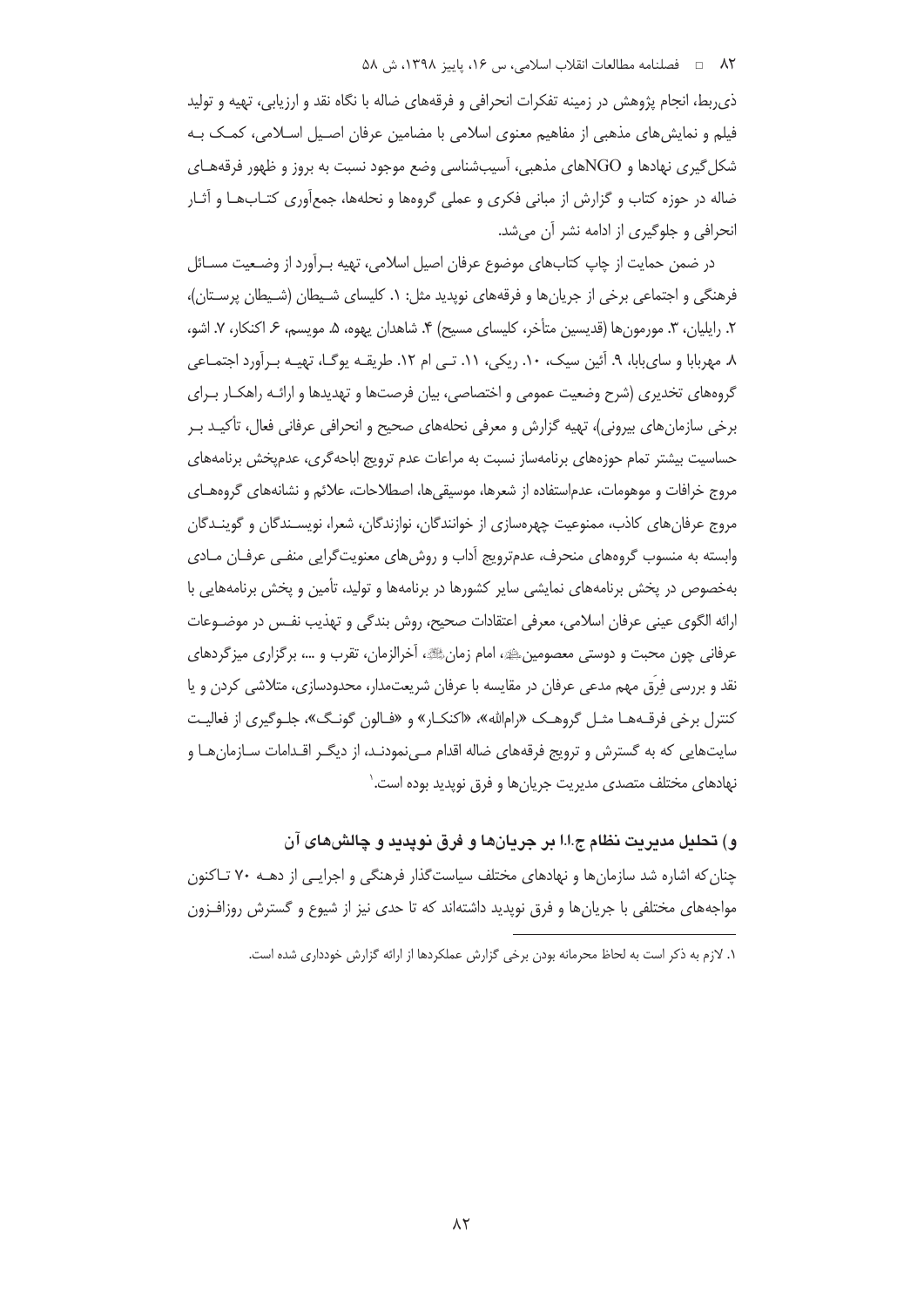#### تحلیل مدیریت نظام جمهوری اسلامی ایران در مواجهه با جریانها و فِرَق نوپدید □ ۸۳

آنها کم کرده است، اما فرایند توسعه فرهنگ دینی و مواجهه با این جریان های نویدید، در سال هـای اخیر تحتِتاثیر یکسری مؤلفههای مدیریتی بوده است که این مواجهه را با چالشهـا و ضـعفهـایی روبهرو ساخته است. بررسی سیاستگذاری در دهههای اخیر نشان می دهد که میان اجـزای آن انسـجام کافی وجود ندارد که این امر به اختلال در کل سیستم و بروز مشکلات در عرصههای مختلف فرهنگے اجتماعی می|نجامد؛ بنابراین برای ایجاد تعادل بین این اجزای مختلف سیستم لازم است که در گام او| ، آسیبشناسی از سیاست گذاری های فرهنگی صورت بگیرد تـا بتـوان در گـام بعـدی راهکارهـایی را بـه دستگاههای متولی ارائه کرد. بهخصوص آنکه در صورت عدمآسیبشناسی و بازگرداندن سیستم به حالت تعادل، این اَسیب میتواند منجر به بحران شود و با توجه به نظریه دورکیم، این بحران میتواند منجر به آنومی و اختلال در کارکرد نظام و عدماجرای بهینه عملکرد آن نظام گردد. (رضایی، ۱۳۸۷: ۷۸)

مجموعه عملکرد نهادها و سازمانها در حوزه فرق و جریانها درخور توجـه اسـت، امـا عملکـرد نهادهای مختلف فرهنگی و سیاستهای آنان همواره بهصورت دقیق مورد ارزیابی قرار نگرفته و لـذا نکاتی باید موردتوجه قرار گیرد.

اول، كلي بودن اين عملكردها؛ به اين معنى كه اقدامات و برنامههاي انجام شده صرفاً اختصاص به موضوع فرق نداشته بلکه بسیاری از آنها در حیطه برنامـههـای روزمـره نهادهـای فرهنگـی و پـا اجرایی و انتظامی قرار می گیرد؛ نکته دوم، فقدان کار آمایشی و میدانی پیرامون موفقیت برنامـههـا، ضرورت اجرای آنها، مخاطبان و میزان تاثیرگذاری بر روی مخاطبین؛ نکته سوم، فاصله زمانی زیاد در اجرای طرحهای پیشگیرانه است؛ به شکلی که گاهی یک جریان نویدید به دلایل خـاص خـود مثـل فقدان جذابيت و يا ضعف ارائه دچار افت و طرد از سوى جامعه شده و سپس برخى نهادها به اقدامات تعدیلی و یا فرهنگی دست زدهاند؛ نکته چهارم، عدم استمرار در مواجهه با جریانها و فرق نویدیـد بـا توجه به دائمی بودن خطر بروز و ظهور این جریانها و تغییر مداوم رنگ و لعاب أنها ضـروری اسـت که نهادها و سازمان های مربوطه دارای راهبرد بلندمدت بوده و از اقـدامات فصـلی و مقطعـی پرهیـز كنند؛ نكته پنجم اينكه خلاً قانوني، يكي از نكات قابلٍ توجه در مسئله فرق و جريانٍها فقدان قــوانين شفاف و بهروز می باشد که گاهی منجر به سردرگمی متولیان امر و تصمیمگیران این عرصه می شـود. بهطور مثال برخورد نیروی انتظامی و یا دادگاههای بدوی با رهبر فرقه عرفان حلقـه و سـپس نقـض رأي از سوي مرجع عالي تر قضايي، باعث تناقض مسئولان ذي بط مي گردد. درمورد اخير بـه تـاز گي در کمیسیون حقوقی و قضایی مجلس شورای اسلامی طرحی تصویب شده است اما هنوز بـه صـحن علنی مجلس نرسیده و در نوبت رأی گیری نمایندگان می باشد که براساس آن با طراحان فرقهها و نیز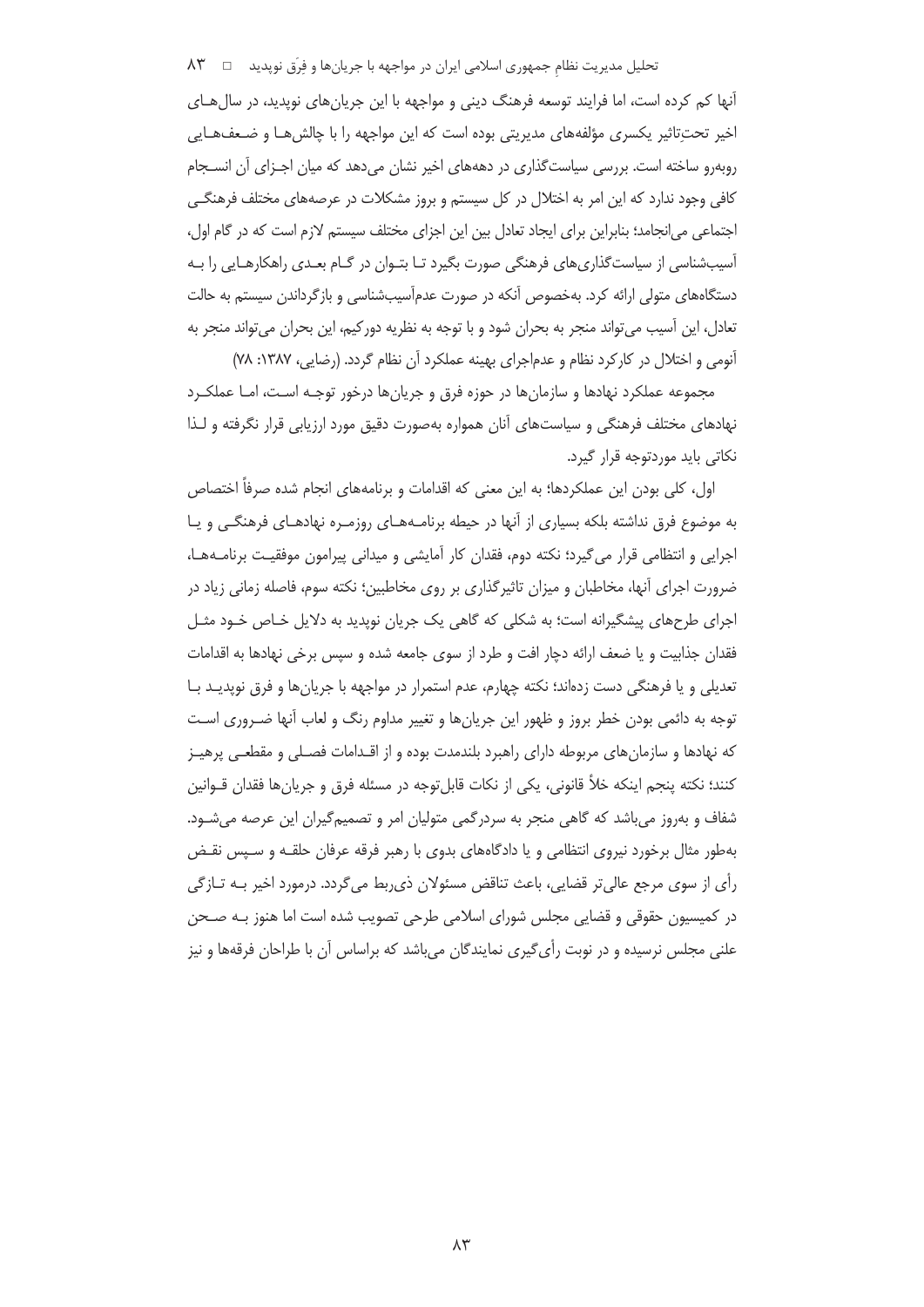#### ۸۴ = فصلنامه مطالعات انقلاب اسلامی، س ۱۶، پاییز ۱۳۹۸، ش ۵۸

جریان های انحرافی برخورد قانونی میشود. با توجه بـه گـزارش هـای نهادهـای مسـئول بـا مسـئله جریانها و فرق نوپدید، چالش و آسیبهای ذیل قابل توجه میباشد:

## ١. عدمار ائه عرفان سنتي و اصبل به زبان ساده

یکی از چالش های مدیریتی در مواجهه با جریان هـا و فـرق نویدیـد کـه بیشـتر بـه سـازمان هـا و نهادهای فرهنگی بازمی گردد، عدمحرکت متوازن جریان دینی اصیل با اقتضائات و نیازهای نسـل جدید و عصر حاضر هست. امروزه بهواسطه فرایند جهانی شدن و شکسته شـدن محـدودیتهـای جغرافیایی و فرهنگی افزایش گرایش به رسانههای غیررسمی مثل اینترنت و بهخصوص شبکههای اجتماعی، نیازهای مردم و جوانان تفاوت زیادی پیدا کرده است. این عدمتوجه به نیازها و اقتضائات زمان، در بسیاری از مسائل فرهنگی و دینی همواره وجود داشته است و حتی به حدی در مواجهـه دینی ما با مسائل پررنگ است که شخصی مثل شهید مطهری، تصریح می کند که ما همچنــان در عصر شیخ طوسی زندگی می کنیم و علی رغم پدید آمـدن مسـائل جدیـد در عرصـه فقـه و دیـن، همچنان مسیر قبلی را طی می کنیم و حاضر به گام برداشتن در راههای جدید نیستیم. (مطهـری، ۹۰ :۱۳۷۲) برای نمونه، درحالی که در آموزههای دینی و عرفانی به مسئله موفقیت و نقش تصور و فکر در عملکرد بیرونی اشاره گردیده است، عدمییـان آنهـا بـا زبـان امـروزی، باعـث گـرایش بـه جریان های موفقیت که گزارههای عرفانی و دینی (همچون خلق کائنات با قدرت فکر و خیـال) را نیز تبلیغ مے کنند، گردیده است.

۲. فقدان الگوی استراتژیک کلان در مواجهه با فرق و جریانهای نویدید

درحالی که در هر جامعهای، الگوی راهبردی مشخصی درباره توسعه در جنبههای مختلف همچــون اقتصادی، سیاسی، دینـی، اجتمـاعی و فرهنگـی وجـود دارد، امـا بررسـی عملکـرد سـازمان۱هـای تصمیمساز در عرصههای فرهنگی و اجرایی در جمهوری اسلامی ایران نشان می دهد کـه الگـوی کلان راهبردی جهت توسعه امور دینی و عرفانی یا وجود نداشته و یا آنکه کمتـر موردتوجـه بـوده است، اصولاً استراتژیها باید براساس درک روشن از اهداف و مأموریتهای یک نهـاد و سـازمان شکل بگیرد. هرچند در کشور ما بهدنبال طـرح گفتمـان مهندسـی فرهنگـی توسـط مقـام معظـم رهبري، شوراي عالي انقلاب فرهنگي به عنوان قرارگاه مقدم فرمانـدهي فرهنگـي كشـور معرفـي گردید، اما در بررسی عملکرد این نهاد نیز نبود یک استراتژی کلان در مواجهه با جریان ها و فرق نوپدید را بهخوبی نشان میدهد.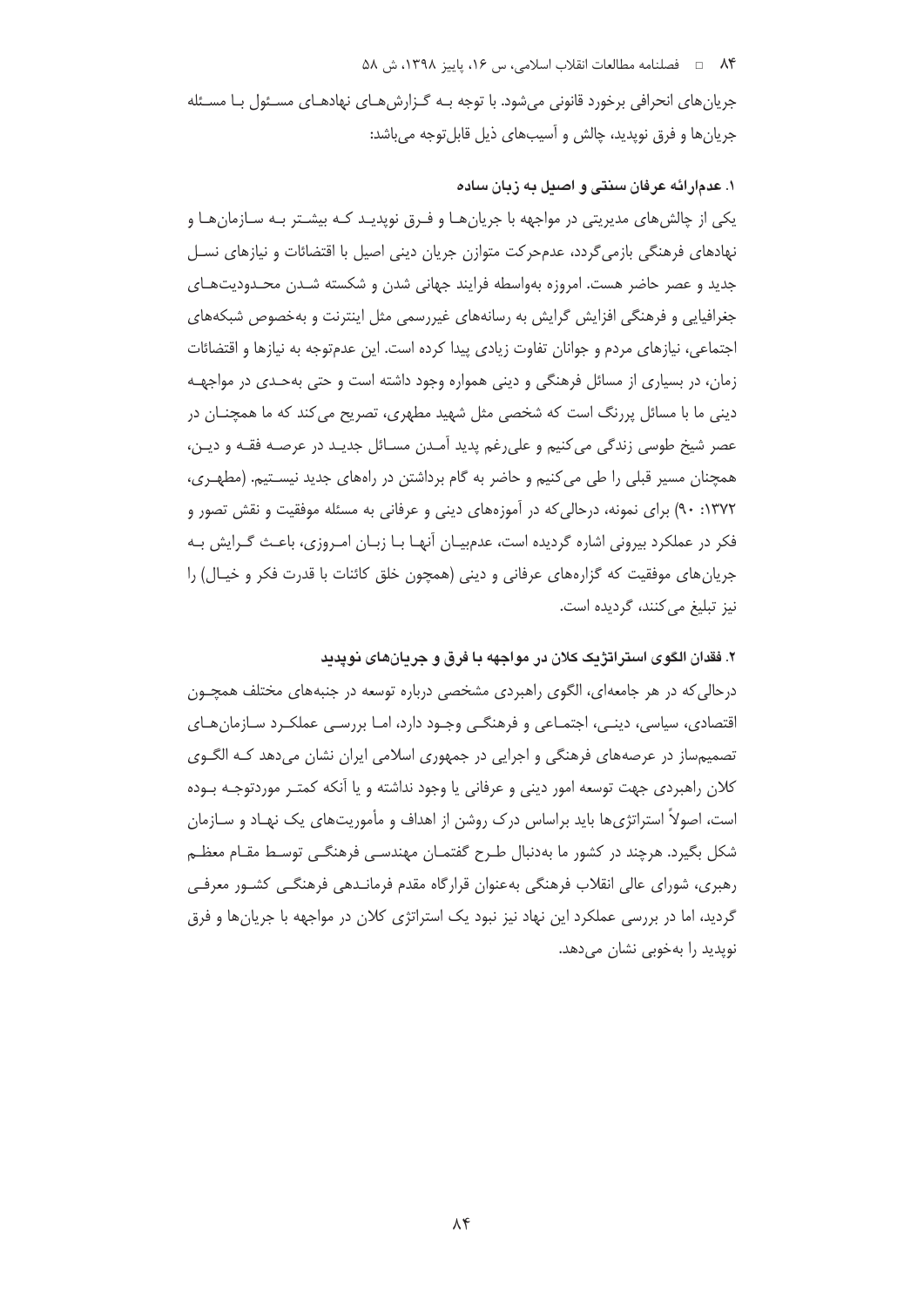۳. وجود نهادها و سازمانهای موازی با کارکردهای مشابه

بررسی عملکرد نهادها و سازمانهای دولتی در امور جریانها و فرق نویدید حـاکی از وجـود مراکـز و مؤسسات متعدد دینی و فرهنگی است که تحت¤اثیر انقلاب اسلامی و ماهیت نظام سیاسی جمهوری اسلامی بهوجود آمدند. درواقع، دستگاههای متولی امور فرهنگی در کشور با توجه به تنـوع فـراوان از نقطه نظر هدف و شرح وظایف به دو دسته دستگاههایی که مأموریت و هدف آنها در ارتباط مسـتقیم با امور فرهنگی است و دستگاههایی که اهداف اصلی آنها بهطور غیرمستقیم با امور فرهنگے ،ارتبـاط دارد، تقسیم میگردند. (صالحی امیری و کاوسـی، ۱۳۸۵) البتـه وجـود ایـن مراکـز متعـدد و ترسـیم مأموریتهای فرهنگی و دینی برای این نهادها و سازمانها قطعاً امری پسـندیده و مطلـوب اسـت و ممکن است که هرکدام از آنها یکی از جنبهها و زاویههای مختلف یک مسـئله فرهنگـی را تبیـین و حل و فصل نمایند، اما عملکرد این نهادها و سازمانها، عکس این مطلب را نشان میدهـد. درحـالی که نهادها و سازمانهایی چون وزارت فرهنگ و ارشاد اسلامی، وزارت ارتباطات و فناوری اطلاعـات، سازمان صداوسيما، سازمان تبليغات اسلامي، در موضوع جريانها و فرق نويديـد، سـعي در مـديريت صحیح این جریان ها داشتهانـد، امـا گـزارش هـای یکسـان، حـاکی از مـوازی کـاری شـدید در بـین دستگاههای فوق هست. وجود متولیان و دستگاههای مختلف فرهنگی از یکسـو باعـث هـدر رفـتن منابع موجود مـیشـود و از سـوی دیگـر، بـهدلیـل مـوازی کـاری۱هـا باعـث عـدمحصـول نتیجـه و عدمیاسخ گویی و مسئولیت پذیری آنان نسبت به مشکلات و مسائل فرهنگی گردیده است.

۴. غلبه رویکردهای امنیتی و نظارتی بر رویکرد فرهنگی و پژوهشی

اصلی ترین نیازمندی در مدیریت جریان ها و فرق نویدید، شـناخت و بـرآورد اطلاعــاتی دقیــق در آن حوزه است. چراکه بدون اشراف اطلاعاتی، مدیریت آنها باعث هدر رفت منابع، فرصتهـا و درنتیجـه بازخورد منفی و شکست می گردد. این در حالی است که عملک رد پژوهشـی نهادهـا و سـازمان هـای درگیر با مسئله جریان ها حاکی از خلأ جدی در حوزه پژوهش می باشـد و متأسـفانه مواجهــه بــا ایــن جريانها و فرق نويديد نيز، بدون اتكا به پژوهش هاي فرهنگي تاكنون صورت گرفته است كه همين امر نیز بازخوردهای غیرموفقیتآمیزی را چه در کنترل و چه در گرایش به آنان داشته است.

## ز) نتىجە

با توجه به مدیریت اعمال شده بر فرق و جریان های نوپدیـد در کشـور قـوتهـا و ضـعفهـای ایـن مديريت را مي توان موارد ذيل دانست. نقاط قوت مديريت فرق و جريـان هـاي نوپديـد؛ وجـود منـابع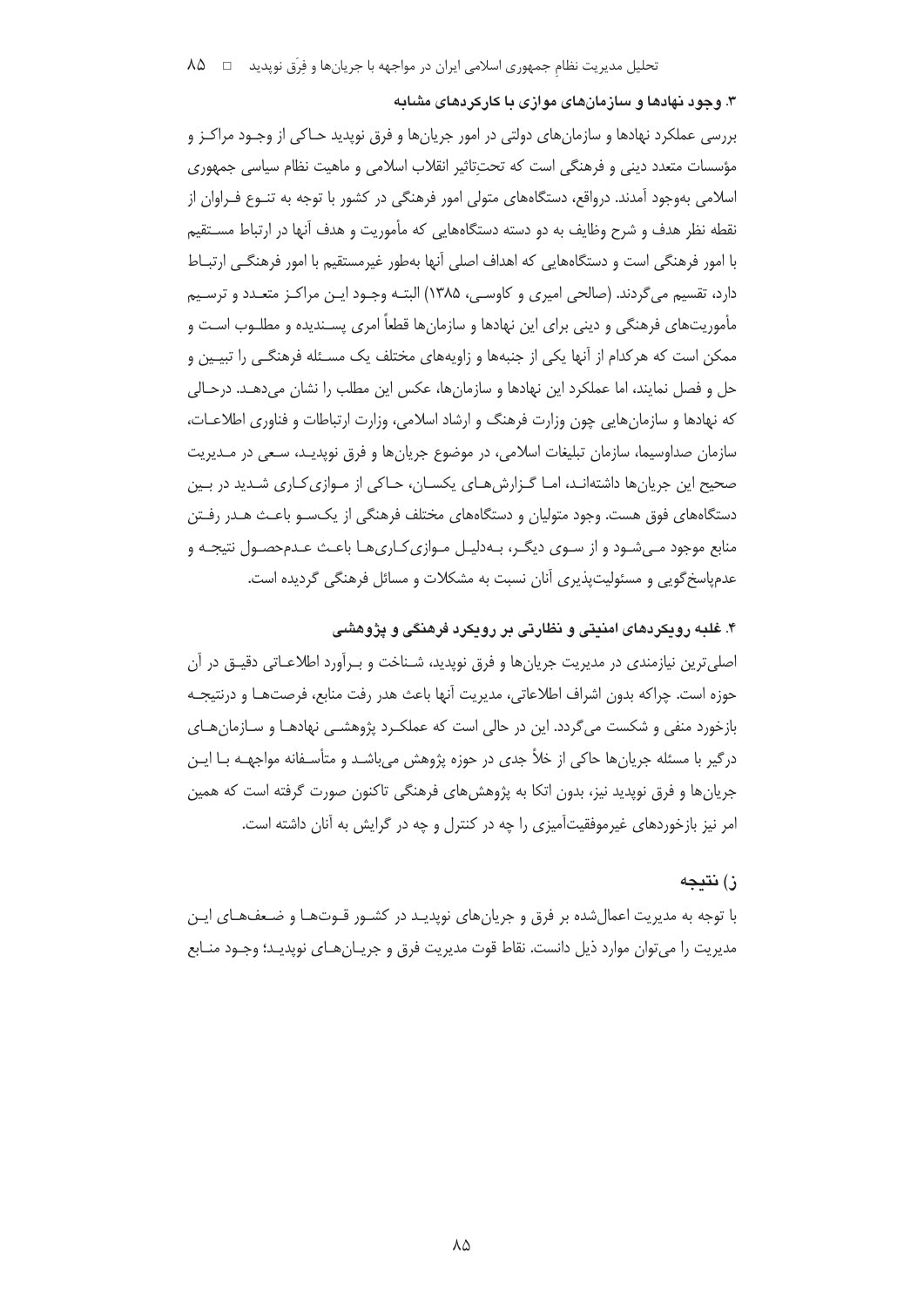انسانی بالقوه بسیار غنی فرهنگی و مدیریتی در کشور؛ وجود منابع مالی مناسب در حوزه مواجهـه بـا جریان های نوپدید؛ احساس نیاز و ضرورت در موضوع مدیریت جامع فرق و جریان های نوپدید میـان نخبگان و فعالان فرهنگی، انتظامی و قضایی کشور؛ مطالبه مقام معظم رهبری (مدظله العالی) بـرای ایجاد سازوکار مناسب جهت مواجهه کارآمد نظام ج.ا.ا با جریانهای نویدیـد اسـت، امـا نقــاط ضـعف مدیریت ساختارهای مرتبط با مسئله فرق و جریانها شامل مواردی از قبیل نبود نظام مدیریت جـامع و راهبردی مواجهه با فرق و جریانهای نویدید، عدمتعریف عملیاتی مواجهه، عدمتعریف مؤلفـههـای جامع موردنیاز در مواجهه کارآمد، عدمتعریف شاخص های اندازهگیری کارآمدی در مواجهــه، عــدم در دستور کار قرار داشتن مسـئله فـرق و جريـانهـا بـراى مـديران و مسـئولان مـرتبط، فقـدان نظـام برنامهریزی فرهنگی و انتظامی مناسب در استان ها و مناطق درگیـر آسـیبهـای فـرق و نیـز کـلان کشور، نبود جایگاه رسمی برای تعیین نیازها و اولویتهای کوتاهمدت و بلندمدت فرهنگی و انتظـامی استان ها و نیز کل کشور در مواجهه با فرق و جریان های نویدید، نبود جایگاه تلفیــق و تعــدیل کننــده برنامههای سالانه دستگاههای فرهنگی و انتظامی مرتبط با موضوع فرق و جریانهای نوپدید، نبود آمـایش فرهنگی و انتظـامی و درنتیجـه تصـویب برنامـههـای نـاهمگون، غیـرمتـوازن، غیرضـروری و همـراه بـا موازی کاری در عرصه مواجهه با فرق و جریان های نویدید؛ فقدان نظام بودجـهریــزی فرهنگــی و انتظـامی مناسب در مواجهه با فرق و جریانها؛ نبود تناسب بین ارکان مأموریتدهی و بودجهدهی در عرصه مواجهـه با فرق و جريانها، نبود (بانک اطلاعاتی) جامع و بهروز از وضعيت فرق و جريـان هـاي نويديـد، نبـود اتـاق وضعیت فرق و جریان های نویدید، کمتوجهی برخی مدیران فرهنگی و غیرفرهنگی در خصوص مواجهه بـا فرق و جریانها؛ کمتوجهی به اصل وجود تهاجم فرهنگی و جنگ نرم دشمنان بهوسیله فرق و جریان هـای نویدید، کمتوجهی به مدیریتپذیری فضای فرهنگی معنوی جامعـه و ضـرورت و امکـان مقابلـه عالمانـه، روشمند و قاطع در مقابله با تهاجمات فرق و جریانهای نوپدید، ضعف کارآمـدی مطلــوب نظــام فرهنگــی کشور، ضعف ساختار و ترکیب فعلی شـورای عـالی انقـلاب فرهنگـی، کمبـود انسـجام و همـاهنگی بـین دستگاههای مرتبط با مسئله فرق و جریانها؛ فقدان همافزایی لازم بین دستگاههای مرتبط با مسـئله فـرق و جریانها، نیاز جدی به مرکز فرماندهی، هماهنگی و همافزایـی أعـم از قـوانین سیاسـتگـذاری و اجـرا؛ عدمتوجه کافی به دیدگاههای متخصصین فرق و جریانهای نوپدید در مدیریت فرهنگـی و محـور نبـودن آنها در برنامهریزی های فرهنگی، انتظامی، ورود نگاههای سیاسی و موضوعات جناحی در مـدیریت فـرق و جریانها، واگذاری مدیریت فرق و جریانهـا بـه مسـئولان سیاسـی، نبـود معاونـت فـرق و جریـانهـا در سازمانها و نهادهایی که ارتباط بیشتری با مسئله فرق و جریانها دارند، است.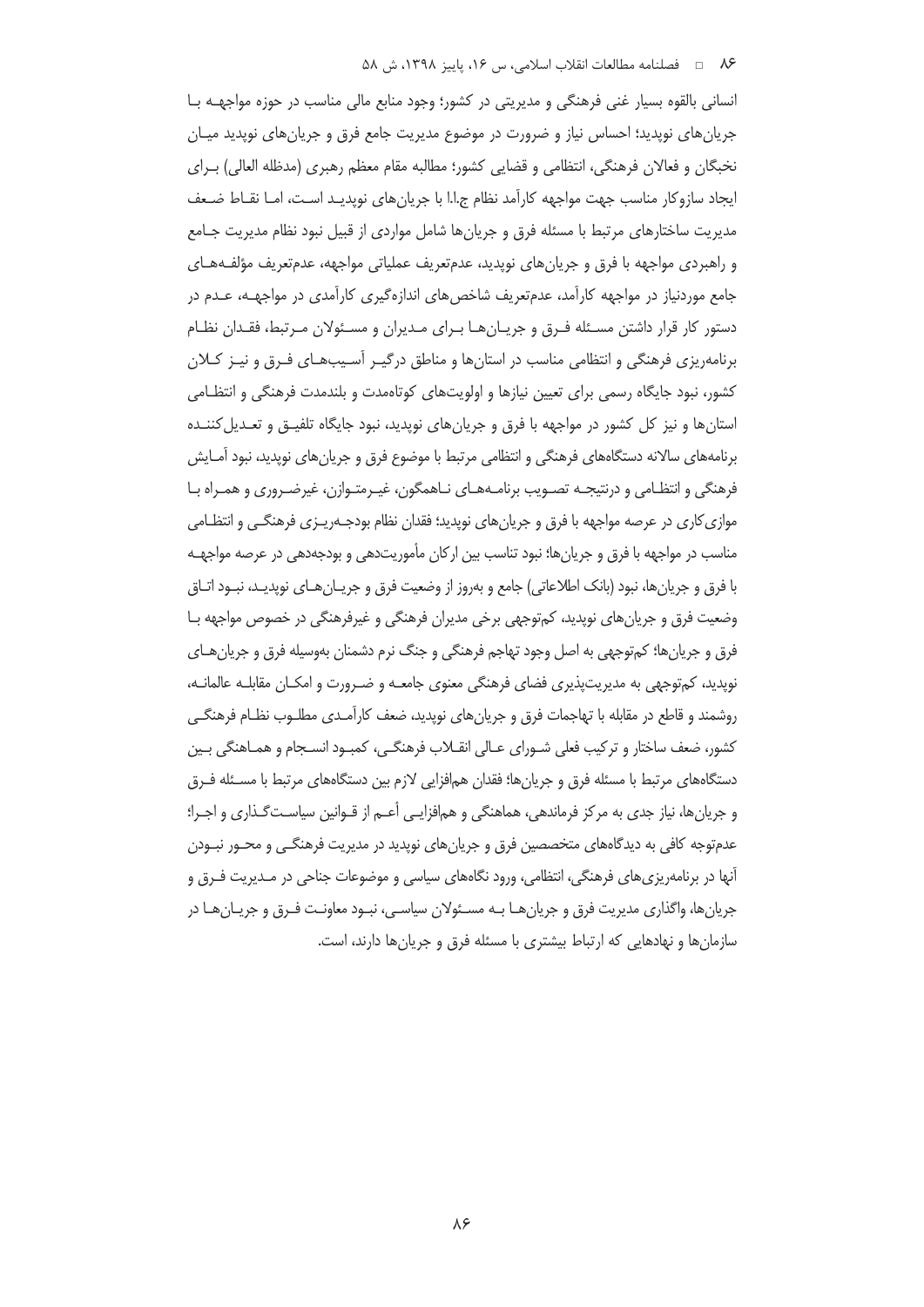### ح) راهکارها و پیشنهادها

# ۱. توجه به حقوق معنوی

با توجه به نیاز معنوی بشر امروزی و بهخصوص در ایران که پس از انقـلاب ایـن نیـاز تشـدید شـده است، لازم است با قانون گذاری در این حوزه، هم به برآورده شدن این نیاز توجـه شـود و هـم اینکـه موانع و بازدارندههایی را برای کسانی که به این بخش از حقوق مردم تعدی مـی کننـد، فـراهم آورد. حقوق معنوی بهمعنای برخورداری از شرایط مناسب برای شـکوفایی اسـتعدادهای معنــوی یــا ارضــاء تمایلات معنوی است که دولتها موظف به تأمین شرایط مناسب و رفع موانع موجود برای تحقق آن هستند. درصورتی که چنین حقی در جامعه دینی به رسمیت شناخته شود، نـهتنهـا شـرایط لازم بـرای دست یافتن به آن تسهیل می گردد، بلکه شرایط را برای برخورد بـا کسـانی کـه ایـن نیـاز و حـق را محدود کرده و یا از آن سوءاستفاده می کنند، فراهم می سازد. این در حالی است که هنـوز در سیسـتم قانون گذاری کشور، در این زمینه خـلأ قـانونی وجـود دارد و صـرفاً برخوردهـا بـا مـدعیان دروغـین جنبش های دینی، با عناوین دیگری و صرفاً با شکات خصوصی صورت می گیرد؛ بنابراین لازم اسـت که نهادهای قانون گذار و در رأس آن مجلس اقدام به تصویب قوانینی نمایند که هــم بــه آمــوزش و تأمین نیازهای معنوی توجه داشته باشد و هم اینکـه محـدودیتهـایی را بـرای مـدعیان دروغـین و شیادان این جوزه فراهم بیاورد. چراکه نبود این نوع قوانین باعث می شود که نیاز موجود اشباع نشود و افراد از مسیرها و کانالهای انحرافی بهدنبال تأمین نیازهای خود باشند و درنهایت آسیب جـدی بـه جریان دین داری در کشور رساند.

## ۲. نظارت دقيق بر محصولات فرهنگي

در سالهای اخیر، بسیاری از محصولات فرهنگی همچون فیلم، کتاب، مجله و شبکههـای اینترنتـی بهصورت آشکار اقدام به تبلیغ جریان ها و فرق نویدید کردهاند و لذا این مسئله بهخوبی خلأ قانونی در این زمینه را نشان می دهد. البته بخشی از علل این مسئله به عدماشراف تصمیم گیران در ایـن حـوزه نسبت به محتوای این محصولات فرهنگی بازمی گردد، اما بخشی از آن نیز به عدمسیاست و قـانون مدون و روشن در این زمینه است. نبود این امر باعث سردرگمی و تشکیک مخاطبان این محصولات در انحرافی بودن آنها شده است.

### ۳. ایجاد بانک اطلاعات از جریانها و نخبگان این حوزه

بررسی پژوهش های انجامشده در حوزه جریان ها و فرق نویدید، نشان دهنده ایـن امـر اسـت در ایـن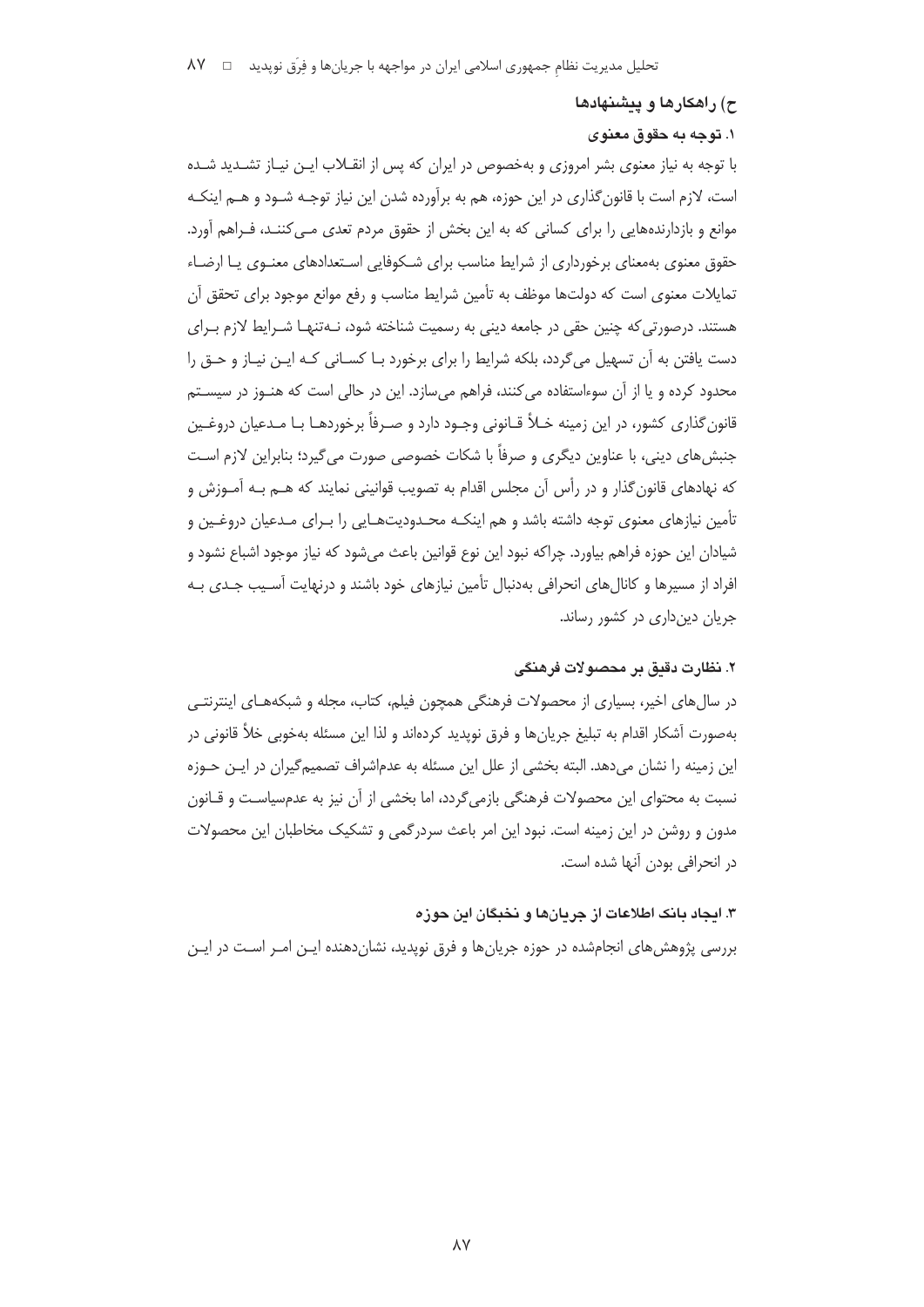#### ٨٨ = فصلنامه مطالعات انقلاب اسلامي، س ١۶، ياييز ١٣٩٨، ش ٥٨

حوزه كمبود پژوهش وجود دارد. بهدليل جذابيت بحث جريانها و فرق نويديد، سالهاي اخيـر، افـراد زبادی به این حوزه ورود پیداکردهاند، اما عمدتاً تحقیقات فردی صورت گرفتـه اسـت. ایـن در حـالی است که تاکنون بانک جامعی از اطلاعات در این زمینه ایجاد نشده است کـه شـامل پـژوهش هـای انجامشده، مراکز فعال در این زمینه و نخبگان و متخصصین این حوزه، باشد.

# ۴. ضرورت پژوهش در ماهیت جریانها و فرق نویدید

هرچند که در عرصه جریانها و فرق نویدید، پژوهش هایی صـورت گرفتـه اسـت، امـا نقطـه تمرکـز مواجهه مدیریت ساختارها معطوف به رویکردهایی است که از فقدان یا ضعف پژوهش رنج مے برنـد. این در حالی است که هرگونه اقدامی در حوزه فرهنگی بدون داشتن پشتوانه پژوهشـی، محکـوم بـه شکست خواهد بود. چراکه از یکسو، شناخت دقیقی نسبت به جریـان مـوردنظـر و خطـرات و حتـی فرصتهای آنان وجود ندارد و از سوی دیگر، این گونه اقدامات بهدلیـل عـدمبرخـورداری از پشـتوانه پژوهشی، نتایج معکوسی را به همراه خواهد داشت. همچنین عمده کارهایی که در این زمینه صورت گرفته است، پژوهش های کلامی بوده و کمتر به پژوهش در زمینه محتواهای جذاب این جریان هـای نویدید پرداخته شده و در مواردی که شیوههای جذب این جریانها مورد بررسی قرار گرفته، عموماً به مسائلی همچون رابطه جنسی و موسیقی اشاره شده اسـت. قطعـاً ایــن مســائل در گــرایش بــه ایــن جریان های نوپدید تأثیرگذار بوده، اما این امر نمی تواند دلیل جذابیت و گرایش قابل توجه مخاطبان به این جریانها باشد. مبانی هستی شناختی و نوع نگاه آنها به زنـدگی و تـلاش بـرای نهادینـه سـاختن سبک جدیدی از زندگی، در جذابیت آنها بسیار مؤثر است، این در حالی است که کمتر به تبیـین ایـن امور پرداخته شده است. دراین میان، گرفتن بازخورد از مخاطبان این جریان ها و کشف علـل جـذابیت آنها، میتواند به برخورد صحیح با این جریانها و کاهش تأثیرگذاری آنها کمک کنـد، در ایـن زمینـه لازم است که فرصتهای لازم پژوهشی برای مؤسسات فرهنگی فراهم شـود تـا بـا حضـور در ایـن عرصه، زمینه را برای برخورد مناسب و عالمانه با این جریانها پدید بیاورند.

## ۵. ارائه معنویت اصبل و کاربردی شدن آن

یکی از خلأهای مدیریتی، عدمتوجه به نحوه ارائه معنویت اصـیل بـه جامعـه هسـت. بیـان جدیـد از محتوای غنی معنویت اسلامی و ارائه جذاب آن، قطعاً در زمینه هدایت مردم به این جریـان اصـیل و جلوگیری از گرایش به جریان های انحرافی کمک می کند. ضمن اینکه لازم است که این محتواهـای جذاب را بهصورت عملیاتی و کاربردی ارائه گردد. چراکه یکی از مهـمتـرین علـل گـرایش بـه ایـن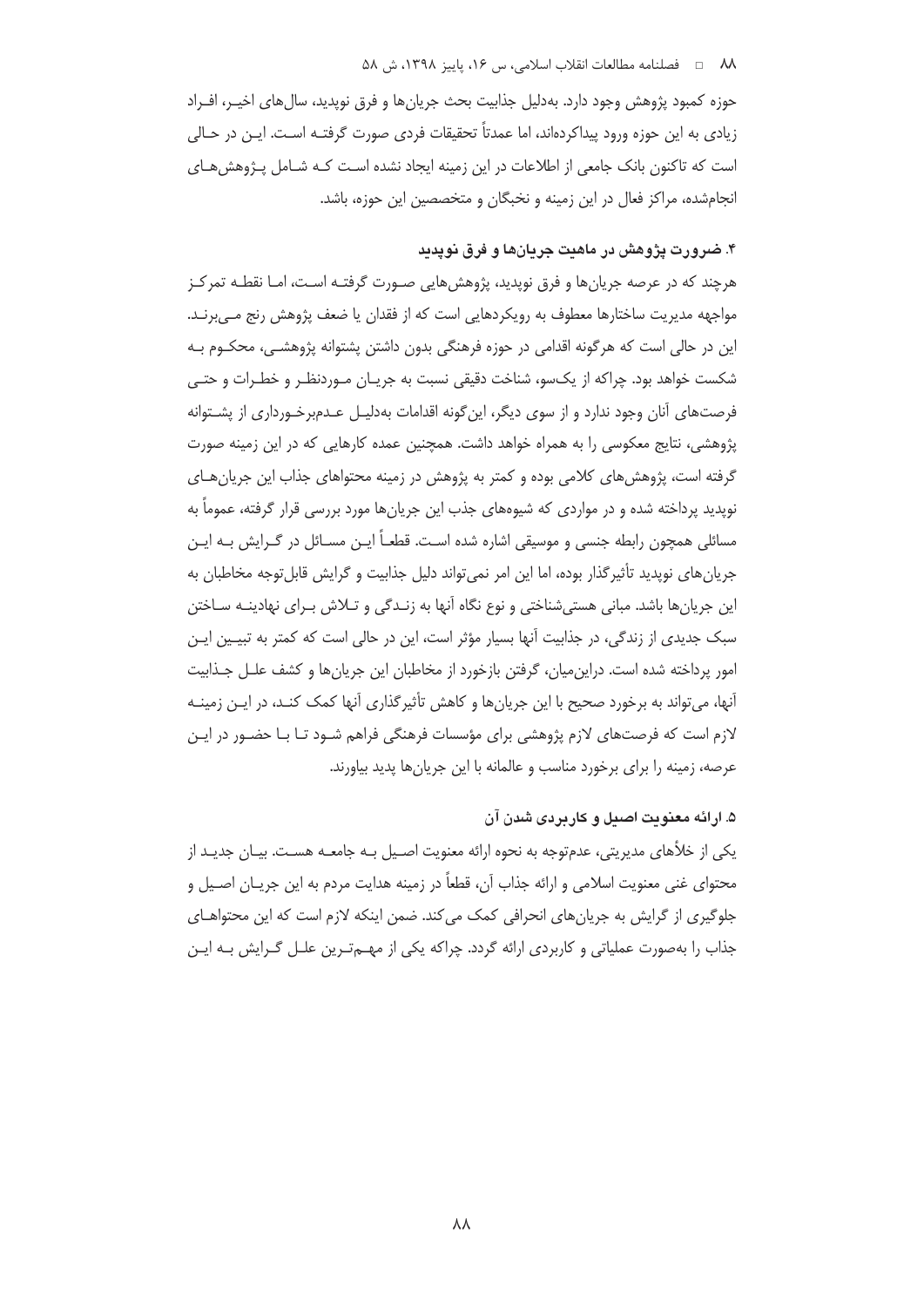تحلیل مدیریت نظام جمهوری اسلامی ایران در مواجهه با جریانها و فِرَق نوپدید □ ۸۹

جریان ها جهل به عرفان اسلامی از یک سو و ثقیل بودن عرفان اسلامی هسـت. امـروزه نمـی تـوان علاقهمندان به سیروسلوک را به کتب عرفانی قدیم ارجاع داد، چراکه در عین حال که دشواری درک و فهم معنی را دارند، جاذبه چندانی نیز ندارند؛ بنابراین لازم است کـه آن را در قالـب جدیـدی بیـان کرد، چراکه غفلت از این امر مهم، باعث شده است که جریانهای نوپدید، توانستهانـد افـرادی را بـه آموزههای خود جذب کنند. اگر آموزههای عرفانی در قالبی هنری و دل نشین و همه فهم بیان گردد، افراد بسیاری مجذوب عرفان اصیل اسـلامی خواهنـد شـد. در کنـار معرفـی عرفـان اسـلامی، بایـد شخصیتهای برجسته عرفانی، نیز به علاقه مندان معرفی شوند.

### ۶. احياء ميراث فاخر ادبيات عرفاني

يكي از نقاط قوت فرهنگي نظام ج. ا.ا دارا بودن ميراث غني و سترگ ادبيـات عرفـاني هسـت. ايـن ادبیات که ریشه در آموزههای عرفانی و معنوی قرآن کریم و عترت معصـومﷺ دارد در طـی صـدها سال به مجموعهای کامل تبدیل شده است، هنرمندان عرصه سخن عرفانی، خود انسان های سـالکی بودهاند که از سرچشمههای معرفت نوشیدهاند و با تلفیقی زیبا از عشق و عقل ونیز طریقت و شریعت در عین سوزوگدازهای عاشقانه و عارفانه انسانهایی متشرع بودهاند. این ادبیات عرفانی ژرف کـه در أثار بزرگانی چون نظامی گنجوی، باباطاهر، سعدی، مولوی، حافظ و صـدها شــاعر عــارف دیگــر بــه یادگار مانده است می تواند بهخوبی نیاز انسان امروزه گرفتـار در زنـدگی مـادی فاقـد روح و معنـی را پاسخ بگوید و این هدف در صورتی محقق میشود که ضمن بازخوانی این میراث آن را به زبان امروز بهویژه نسل جوان ارائه گردد.

### منابع و مآخذ

- ۱. ابن منظور، محمد بن مكرم، ۱٤۰۸ ق، *نسـان العـرب*، ج ۱۰، بيـروت، انتشـارات داراحيـاء التـراث العربي، چ اول.
- ۲. ابوالقاسمی، محمدجواد و سیدمهدی سجادی، ۱۳۸٤، پژوهشمی *در چـالش هـای توسـعه فرهنـگ دینے ، با نگاه به آینده*، تهران، نشر عرش پژوه.
- ۳. انواری، محمدرضا، ۱۳۹۲، «زمینههای معرفتی ورود و گسترش عرفانهای نوظهور بـا تأکیـد بـر آثار یائولو کوئلیو»، *فصلنامه مطالعات معنوی*، ش ۷، ص ۱۹۵ ـ ۱۷۵
	- ٤. ایران نژاد یاریزی، مهدی، ۱۳۹۳، *اصول و مبانی مدیریت در جهان معاص*ر، تهران، نشر مدیران.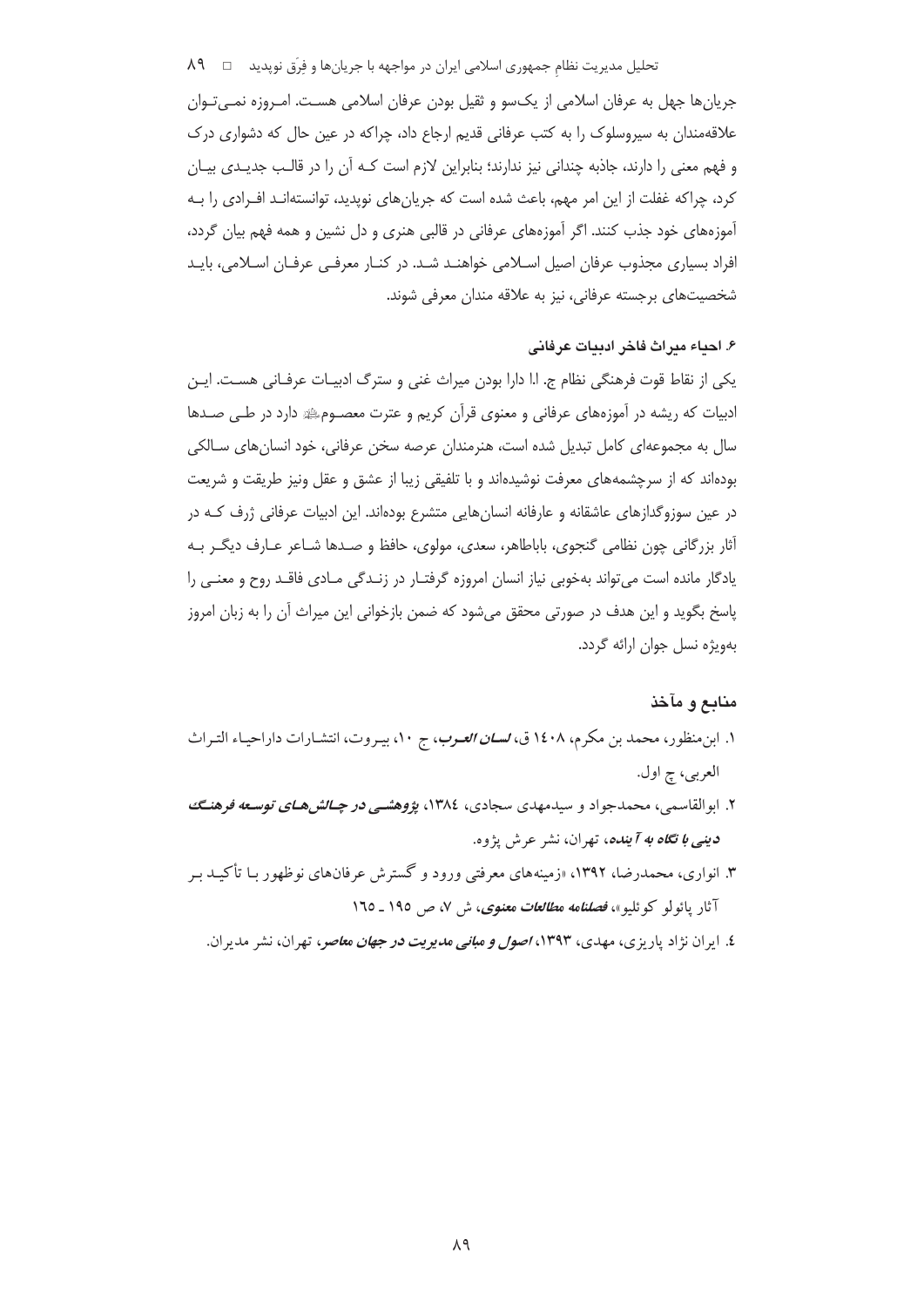٥. پیروزمند، علیرضا، ١٣٩٥، م*بانی و الگوی مهندسی فرهنگی*، قم، نشر تمدن نوین اسلامی وابسته به فر هنگستان علو م اسلامي. ٦. جمعی از نویسندگان، ۱۳۹۲، *الگوهای سیاست گذاری فرهنگی در جهان معاص*ر، زیـر نظـر دکتـر سید رضا صالحی امیری، تهران، نشر تحقیقات استراتژیک مجمع تشخیص مصلحت نظام. ۷. حمیدیه، بهزاد، ۱۳۸۲، «معنویت گرای<sub>ی</sub>های نوین از سه منظر»، م*جله کتاب نقد*، شماره ۴۵. ۸. خاني اوشاني، نسرين و علي كيادربندسري، ۱۳۹۲، «مدرنيته، رسانه و جنبش هـاي نـوين دينـي»، فصلنامه یژوهشهای معنوی، ش ۷، ص ١٦٤ ـ ١٤١. ۹. خسرویناه، عبدالحسین، ۱۳۹۶، *جویانشناسی ضد فرهنگ&*، قم، انتشارات تعلیم و تربیت اسلامی. ۱۰. رحمانسرشت، حسین، ۱۳۸۳، *راهبردهای مدیریت*، تهران، انتشارات فن و هنر، ج اول. ۱۱. *رصه فوهنگی،* ابعاد و راهکارها، سایت شورای عالمی انقلاب فرهنگی: www.mohandesifarhangi.com ۱۲. رضایه <sub>،</sub>، علیرضا، ۱۳۸۷، «آسیبشناسی فرهنگی؛ تبیین مفهومی، نظری و راهبـردی»، *ماهنامـه* مه*ندسی فرهنگی*، سال دوم، ش ۱۸ ـ ۱۷. ۱۳. ریاحی، محمد اسماعیل، ۱۳۹۳، «بررسی عوامل اجتماعی گرایش به معنویتهای نویدیید در سن جوانان»، فصلنامه م*طالعات معنوي*، ش V، بهار ۹۲. ۱٤. سايت وزارت فرهنگ و ارشاد اسلامي، بخش مصـوبات، مصـوبات سـال ١٣٨٤ نامـه شـماره  $\Lambda$ ۳/۱۲/٤ - ۱ / م مورخ  $\Lambda$ ۲/۱۲/۴ ۱۵. سایت وزارت فرهنگ و ارشاد اسلامی، بخش مصوبات، مصوبات سال ۱۳۸۵ «طرح کلبی مقابله با بروز و ظهور و رشد جریان های عرفیان هیای انحراف<sub>، "</sub> مصبو به جلسیه ٤٥٢ میورخ ٢٤ بهمن ۱۳۸۵ شورای فرهنگ عمومی. ۱۲. سعیدی، محمد مسعود، ۱۳۹۲، *عرفان درگوو حلقهها*، قم، نشر پژوهشگاه علوم و فرهنگ اسلامی. ۱۷. شر بفی دوست، حمزه، ۱۳۹۲، عوف*ان های کاذب (راههای نفوذ و راه کار های مقابله)*، قم، نشر معار ف. ۱۸. شریفی دوست، حمزه، ۱۳۹۲، *کاوشی در معنویتهای نوظهور*، قم، نشر معارف، چ چهارم. ۱۹. شریفی، احمدحسین، ۱۳۹۲، *درآمدی بر عرفان حقیقی و عرفان کاذب*، قم، نشر صهبای یقین. ۲۰. صالحي اميري، سيدرضا و اسماعيل كاووسي، ١٣٨٦، «تأملي بر ضرورتهاي طراحي و توسعه مديريت فرهنگي»، مجمو*عه مقالات اولين همايش مهندسي ف*ره*نگي*.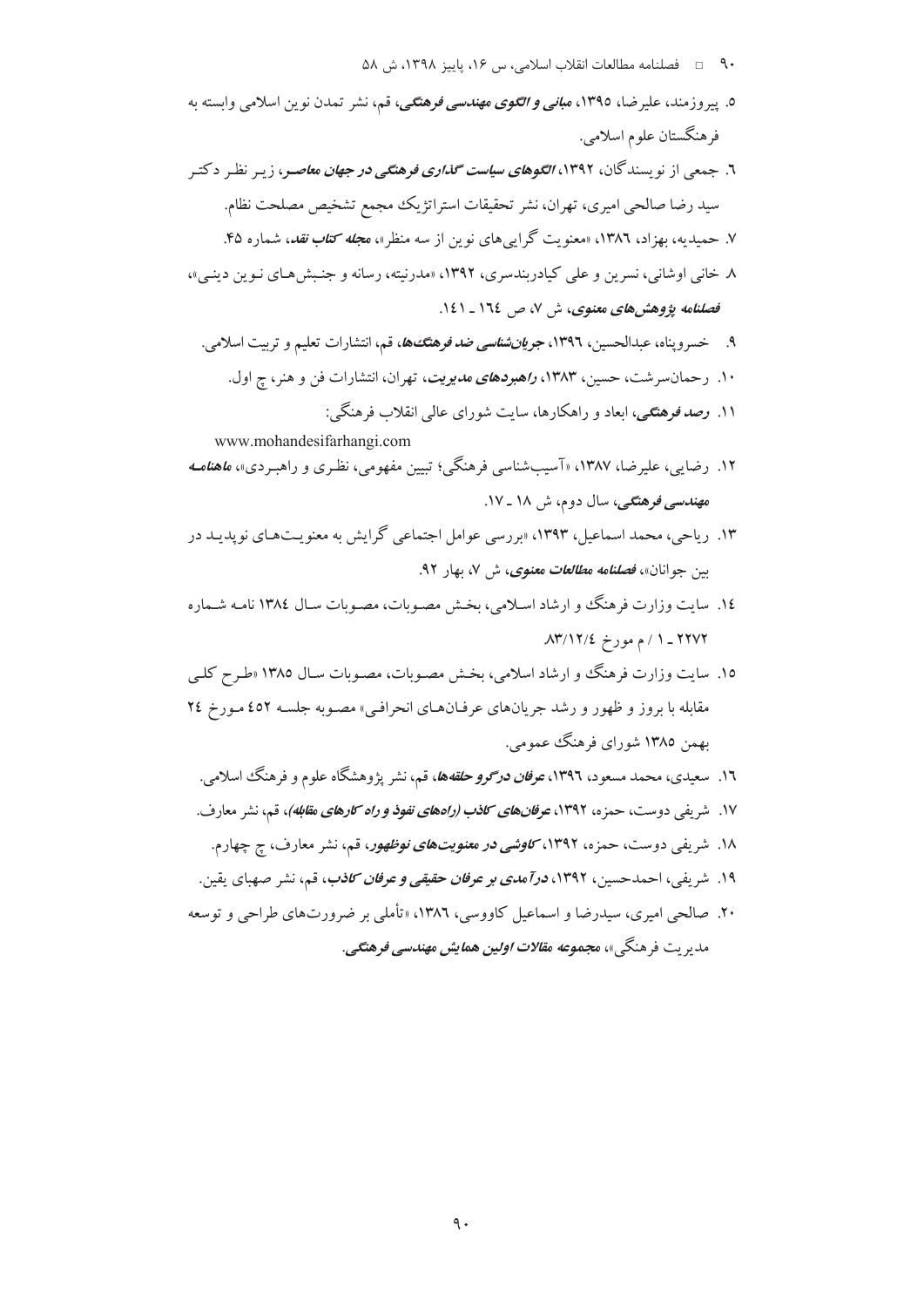- تحلیل مدیریت نظام جمهوری اسلامی ایران در مواجهه با جریانها و فِرَق نوپدید ⊥ ۹۱
	- ۲۱. صدریافشار و همکاران، ۱۳۹۳، *فوهنگ معاصو فارسی*، یک جلدی، نشر فرهنگ معاصر.
- ۲۲. طلوعی اشلقی، عباس و مرتضبی داوودی، ۱۳۸۸، «شناسایی فعالیتهای موازی سازمان تبلیغات اسلامی با وزارت فرهنگ و ارشاد اسلامی و تبیـین معایـب آن بـر مـدیریت فرهنگـی کشور و ارائه راهکارهای هماهنگ سازی»، پژ**وه***شنامه***،** ش ۳۷.
	- ۲۳. علي محمد نائيني و ديگران، ۱۳۸۹، *درآمدي بو مديويت فوهنگي،* تهران، انتشارات ساقي.
- ۲٤. فاضلی، نعمتالله و مرتضی قلیچ، ۱۳۹۳، *نگرشی نــو بـه سیاسـت فرهنگـــی: سیاسـت فرهنگـــ<sub>ـه</sub> از* **دی***دگاه مطالعات فرهنگی،* **تهران، انتشارات تیسا**.
- ۲۵. قدیری، محمدحسین، ۱۳۹۱، «علل روانشناختی در گرایش به جنبش هـای معنـوی نویدیــد»، فصلنامه مطالعات معنوی، ص ١١٢ ـ ٧٥.
- ۲٦. قلجی، حسین، ۱۳۹۰، *سیاست گذاری عمومی با مدل مرحلهای چارلز جونز*، پر تال علـوم انســانی به آدرس: www.ensani.ir
- ۲۷. کرباسچی، مجتبی و بهزاد حمیدیـه، ۱۳۸۹، «ظهـور رشـته مطالعـات ادیـان نویدیـد از دیـدگاه ملتون»، واهيود، ش ٣.
- ۲۸. گلر بز، حسن، ۱۳٦۸، فوهن*گ توصیفی لغات و اصطلاحات علوم اقتصادی*، تهران، مرکز آموزش ىانكدار ي.
	- ۲۹. دهخدا، علي/کبر، ۱۳۷۷، *لغت نامه دهخدا*، تهران، دانشگاه تهران.
	- ۳۰. مشبکی، اصغر و علی اصغر پورعزت، ۱۳۸۰، مدیریت فرهنگ جامعه، *سخن سمت*، ش ۸.
		- ۳۱. مطهری، مرتضی، ۱۳۷۲، ت*کامل اجتماعی انسان*، تهران، انتشارات صدرا.
	- ۳۲. مظاهری سیف، حمیدرضا و دیگران، ۱۳۹۱، *آسیبشناسی عرفانهای نوظهور*، قم، صهبای یقین.
		- ۳۳. معین، محمد، ۱۳۷۵، فوهنگ معین، ج ۲، تهران، انتشارات امیرکبیر، چ دهم.
- ۳٤. مقام معظم رهبري، ٩٧/١/٢٩، بازيابي از دفتـر حفـظ و نشـر آثـار حضـرت آيـتالله خامنـهاي: www.leader.ir
- ۳۵. مقام معظم رهبری، ۱۳۷۹/۸/٦، بازیابی از دفتر حفظ و نشـر آثـار حضـرت آیـتالله خامنـهای: www.leader.ir
	- ۳٦. منصور، جهانگیر، ۱۳۹۸، *قانون اساسی جمهوری اسلامی ایران*، نشر دیدار.
- ۳۷. نگارش، حمید، ۱۳۹٥، «معنویتهـای نوپدیـد و چـالش هـای آینـده انقـلاب اسـلامی ایـران»، س*یاست متعالیه*، سال چهارم، ش چهاردهم، ص ٤٠ ـ ٢٥